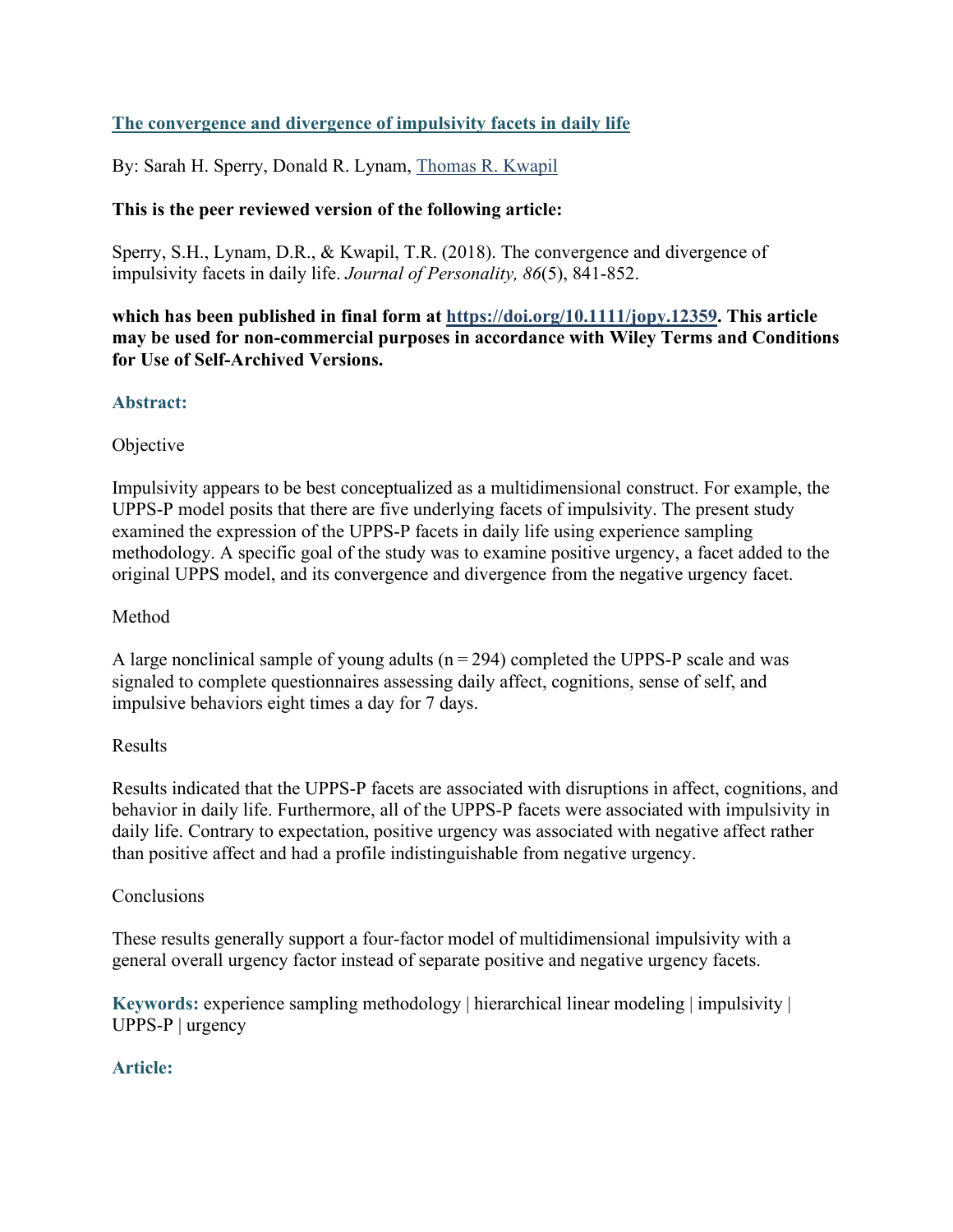#### **1 Introduction**

Impulsivity is a key construct in the study of both personality and clinical psychology, as it is associated with a variety of maladaptive outcomes and multiple forms of psychopathology. Increasing evidence supports a multidimensional view of impulsivity that includes personality dimensions characterized by distinct cognitive, affective, and behavioral patterns of risk taking (Cloninger, Svrakic, & Przybeck, 1993; Eysenck & Eysenck, 1985; Tellegen, 1985; Whiteside & Lynam, 2001; Zuckerman, Kuhlman, Joireman, Teta, & Kraft, 1993). Nevertheless, research on impulsivity is limited by the fact that there is not a consensus model of its multidimensional structure, and many studies still conceptualize impulsivity as a unidimensional construct.

Whiteside and Lynam (2001) developed the UPPS model of impulsivity based on the Five-Factor Model of personality (McCrae & Costa, 1990). The original model proposed that there are four distinct personality‐based facets of impulsivity: negative urgency, lack of premeditation, lack of perseverance, and sensation seeking. Negative urgency is a reactive and mood-based facet of impulsivity characterized by impulsive behaviors in response to stress or distress and is largely characterized by Neuroticism (Whiteside & Lynam, 2001). Specifically, individuals who are reactive to negative affect or stress are especially likely to act rashly to alleviate those emotions. Lack of premeditation involves acting in the moment without regard to consequences and is characterized by the low deliberation facet of Conscientiousness (Whiteside & Lynam, 2001). Lack of perseverance is characterized by the inability to remain focused on boring or difficult tasks and is characterized by low levels of the self‐discipline facet of Conscientiousness (Whiteside & Lynam, 2001). Sensation seeking involves being open to and pursuing exciting and risky activities. It is characterized by the excitement seeking facet of Extraversion (Whiteside & Lynam, 2001).

A recent meta‐analysis examined the unique associations of the UPPS facets with various measures of psychopathology (Berg, Latzman, Bliwise, & Lilienfeld, 2015). They reported that, in general, negative urgency was the most pathological of the UPPS facets, as it was strongly associated with all forms of psychopathology that were examined in the meta‐analysis (suicidality, anxiety, aggression, borderline personality traits, eating disorders, depression, and substance use). Lack of perseverance showed a profile similar to negative urgency in that it was associated with alcohol and substance use, borderline personality traits, depression, suicidality, and disordered eating. In addition, Miller, Flory, Lynam, and Leukefeld (2003) reported that lack of perseverance was associated with lack of attention. Lack of premeditation was associated with substance use, borderline personality traits, and depression (Berg et al., 2015), as well as hyperactivity and antisocial personality (Miller et al., 2003). Sensation seeking was associated with alcohol and substance use, aggression, and suicidality (Berg et al., 2015).

Although the UPPS model captures emotion‐based impulsivity in response to negative affect, Cyders et al. (2007) proposed that impulsivity may also occur in reaction to heightened positive affect. Based on this conceptualization, they proposed a fifth facet, positive urgency, that was subsequently added to form the UPPS‐P model (Cyders & Smith, 2007; Cyders et al., 2007; Lynam, Smith, Whiteside, & Cyders, 2006). Positive urgency is defined as the tendency to act rashly in response to positive, rather than negative, affect and is characterized by low Conscientiousness and Agreeableness and high Neuroticism (Cyders & Smith 2007, 2008).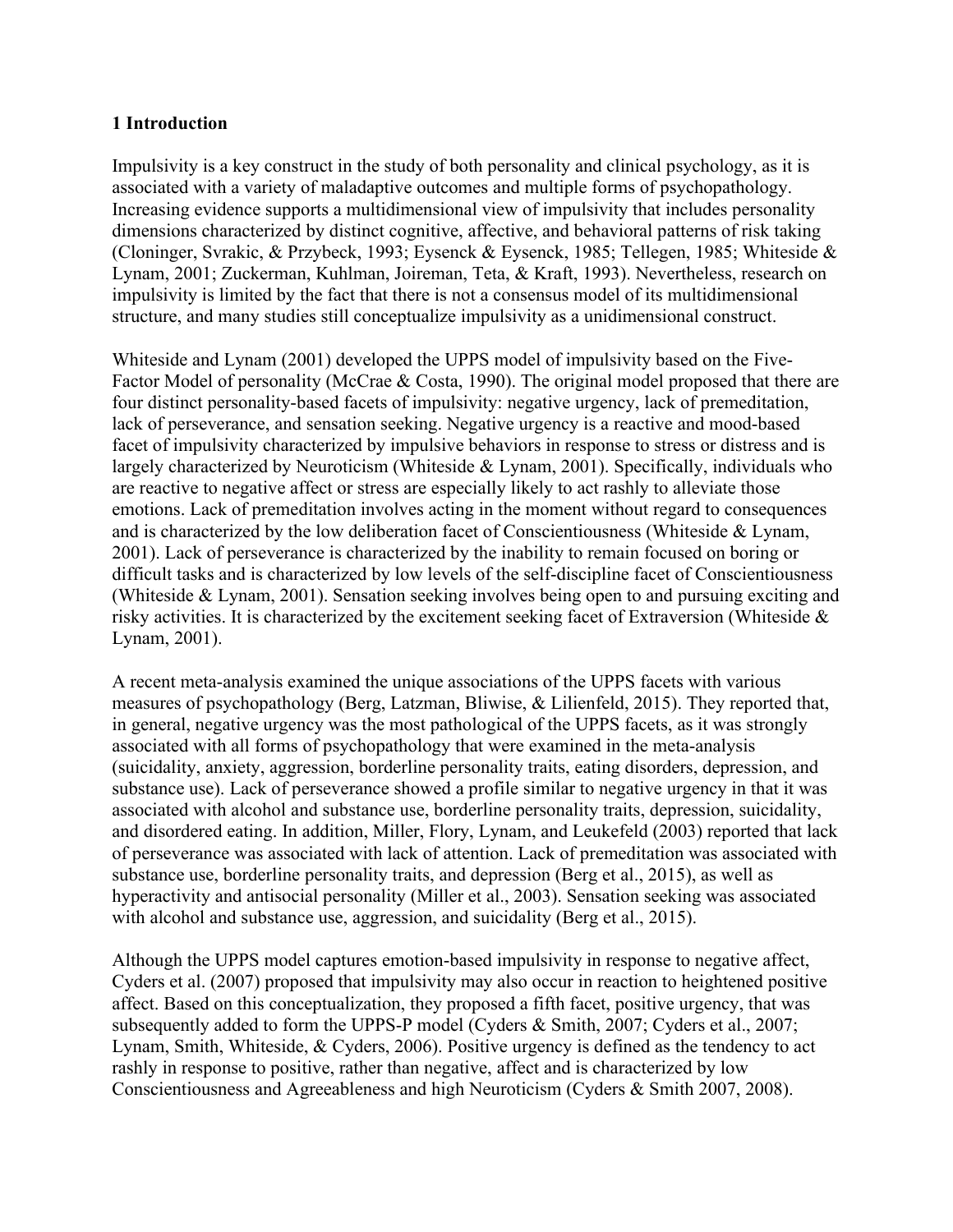Initial studies indicated that positive and negative urgency were distinct facets of the broader trait of urgency and were only moderately correlated (r = .37; Cyders & Smith, 2007, 2008). Cyders and Smith (2007) demonstrated that positive urgency accounted for significant variance in risky behaviors such as substance use, breaking the law, or risky sexual behaviors during positive mood, whereas negative urgency did not; likewise, negative urgency accounted for significant variance in risky behaviors during negative mood, whereas positive urgency did not. This was additionally supported by evidence that negative urgency mediated the relationship between activation (induced by negative images) of the lateral orbitofrontal cortex and left amygdala with risk taking, whereas positive urgency did not (Cyders et al., 2015). Furthermore, several correlational studies have shown that positive urgency predicts problematic behaviors over and above negative urgency. Specifically, positive urgency has been associated with problematic alcohol use, (especially when people are motivated to increase positive mood or expect that alcohol will increase their positive mood), increases in pathological gambling (Cyders et al., 2007), risky sexual behavior, and illegal drug use (Zapolski, Cyders, & Smith, 2009).

Despite initial evidence that positive and negative urgency represent unique constructs (or two moderately related constructs), increasing evidence suggests that these facets may not be particularly distinct. First, negative and positive urgency appear to be more highly correlated than reported in initial studies, with recent reports of large correlations ( $r = .50$  to  $r = .72$ ; Grimaldi, Napper, & LaBrie, 2014; Neal & Gable, 2016; Rose & Segrist, 2014; Stautz, Dinc, & Cooper, 2017; Weiss, Tull, Sullivan, Dixon‐Gordon, & Gratz, 2015). Using confirmatory factor analyses, Cyders and Smith (2008) found that negative and positive urgency could be conceived of as indicators of an overarching higher‐order factor of urgency. Second, recent studies indicate that negative and positive urgency often have overlapping, rather than distinct, patterns of associations with psychopathology and maladaptive outcomes. For example, both positive and negative urgency were comparably associated with aggression and alcohol use consequences among college students (Grimaldi et al., 2014), posttraumatic stress disorder symptoms (Weiss et al., 2015), and compulsive buying (Rose & Segrist, 2014). A recent study found that both positive and negative urgency similarly predict behavioral distress tolerance indirectly through changes in negative affect (Borges, Dahne, Lim, & MacPherson, 2017). In addition, although previous studies suggested that positive urgency was associated with alcohol and substance use over and above negative urgency, Berg et al. (2015) found in a meta-analysis that the strength of the association between alcohol and substance use with both positive and negative urgency was not significantly different. Thus, the issue of whether positive and negative urgency represent distinct constructs appears unresolved and, for the most part, is understudied, as there have been relatively few explicit examinations of this issue.

One way to further examine the validity and discriminability of the UPPS‐P facets, including negative and positive urgency, is through the use of experience sampling methodology (ESM). ESM is a daily diary method that has several advantages over traditional laboratory‐based measures and single‐assessment studies. ESM assesses participants in their normal daily environment, thereby increasing ecological validity; repeatedly assesses participants in the moment, thereby decreasing retrospective bias; and allows for the examination of context of experience. Several studies have employed ESM to examine associations of impulsivity with psychopathology in daily life, including nonsuicidal self‐injury (Bresin, Carter, & Gordon, 2013), disordered eating (Engel et al., 2007; Myers et al., 2006; Steiger, Lehoux, & Gauvin,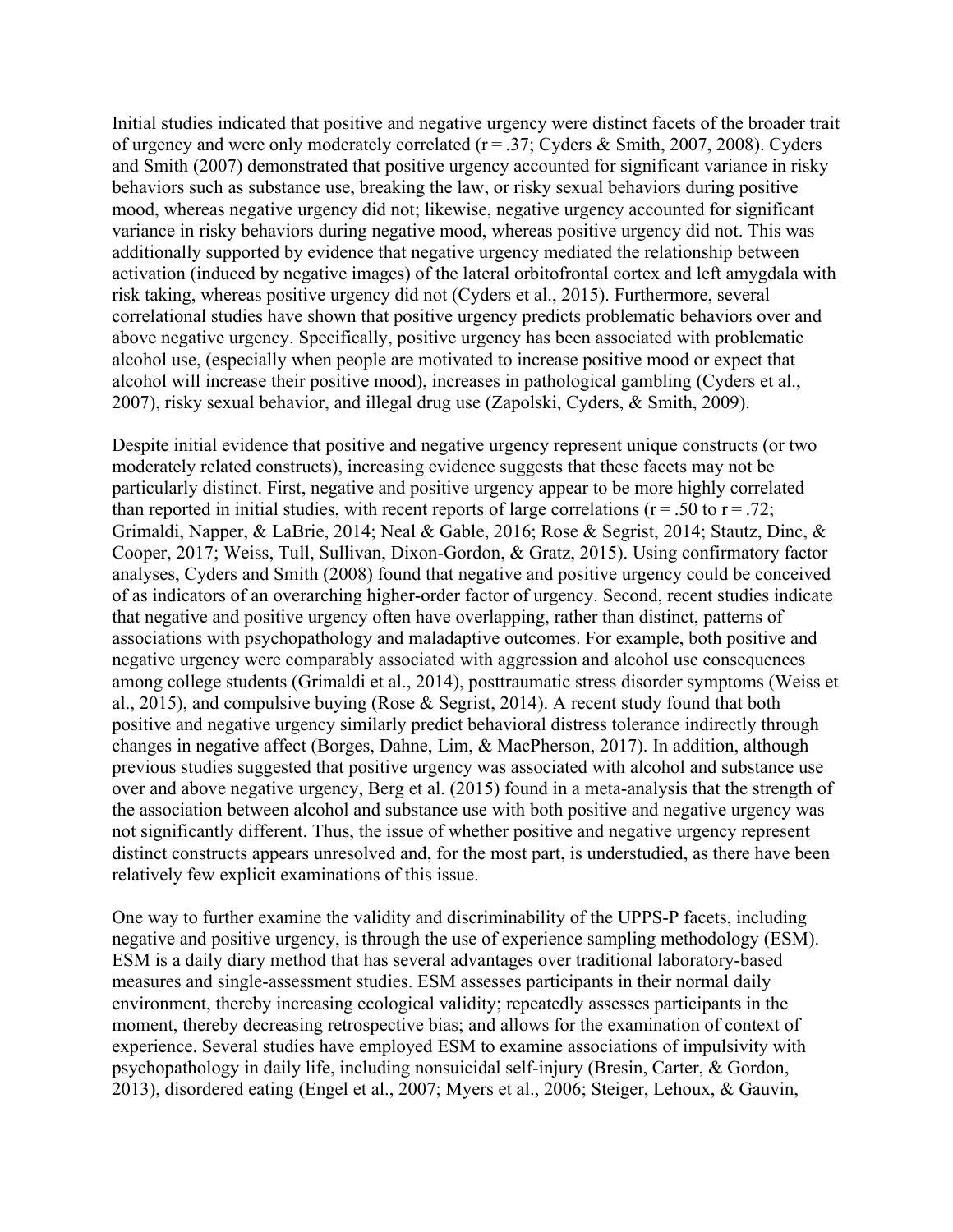1999), alcohol use (Simons, Dvorak, Batien, & Wray, 2010; Simons, Gaher, Oliver, Bush, & Palmer, 2005), bipolar disorder (Depp et al., 2016), attention‐deficit/hyperactivity disorder (Rosen & Factor, 2015), and borderline personality disorder (Tomko et al., 2015). Sperry, Lynam, Walsh, Brown, and Kwapil (2016) examined the original UPPS model and found that, in general, facets were differentially expressed in daily life. Negative urgency was associated with negative affect, poor self‐concept, and thought disruption. Lack of perseverance was associated with a failure to complete and enjoy daily activities and less motivation to put in effort in those activities. Surprisingly, lack of perseverance and negative urgency had strikingly similar profiles in daily life in terms of being associated with negative affect. Lack of premeditation was associated with irritable and energetic affect and feeling uncertain about one's circumstances. Sensation seeking had the least overlap with the other UPPS facets and was associated with increased energetic-enthusiasm, happiness, confidence, and enjoyment. Negative urgency, lack of premeditation, and lack of perseverance, but not sensation seeking, were associated with troublesome behavior in daily life. Although this study provided preliminary evidence of the convergent and discriminant validity of the UPPS model in daily life, it did not assess positive urgency; thus, a direct comparison of negative and positive urgency could not be conducted. Additionally, impulsivity in daily life was assessed via only one item, "My behavior can get me in trouble right now." Consistent with the conceptualization of impulsivity as multidimensional, it would be important for studies to assess multiple presentations of impulsive behavior in daily life.

#### 1.1 Goals and hypotheses

The UPPS‐P model provides a useful, multidimensional framework for conceptualizing impulsivity and examining associations with psychopathology and impairment. The aim of the present study was to build upon the initial work of Sperry et al. (2016) to provide a more thorough examination of impulsivity by assessing a broader array of impulsive behaviors in daily life and by specifically examining the convergence and divergence of the two urgency facets in a new sample of participants. We expected to replicate the findings from Sperry et al. (2016) regarding negative urgency, lack of premeditation, lack of perseverance, and sensation seeking.

In order to more specifically understand the convergence and divergence between positive and negative urgency, we examined the correlation between the Negative Urgency and Positive Urgency subscales, their factor structure, the reliability of the two subscales individually and together, and their associations with affect, cognitions, and behaviors in daily life. We hypothesized that positive urgency would have a profile similar to negative urgency; however, we expected it to be associated with positive rather than negative affect. In addition, we hypothesized that negative and positive urgency would differentially moderate the association between affect and impulsivity in daily life. Specifically, we expected that negative urgency would moderate the association of negative affect and impulsivity, whereas positive urgency would moderate the association of positive affect and impulsivity in daily life.

## **2 Method**

## 2.1 Participants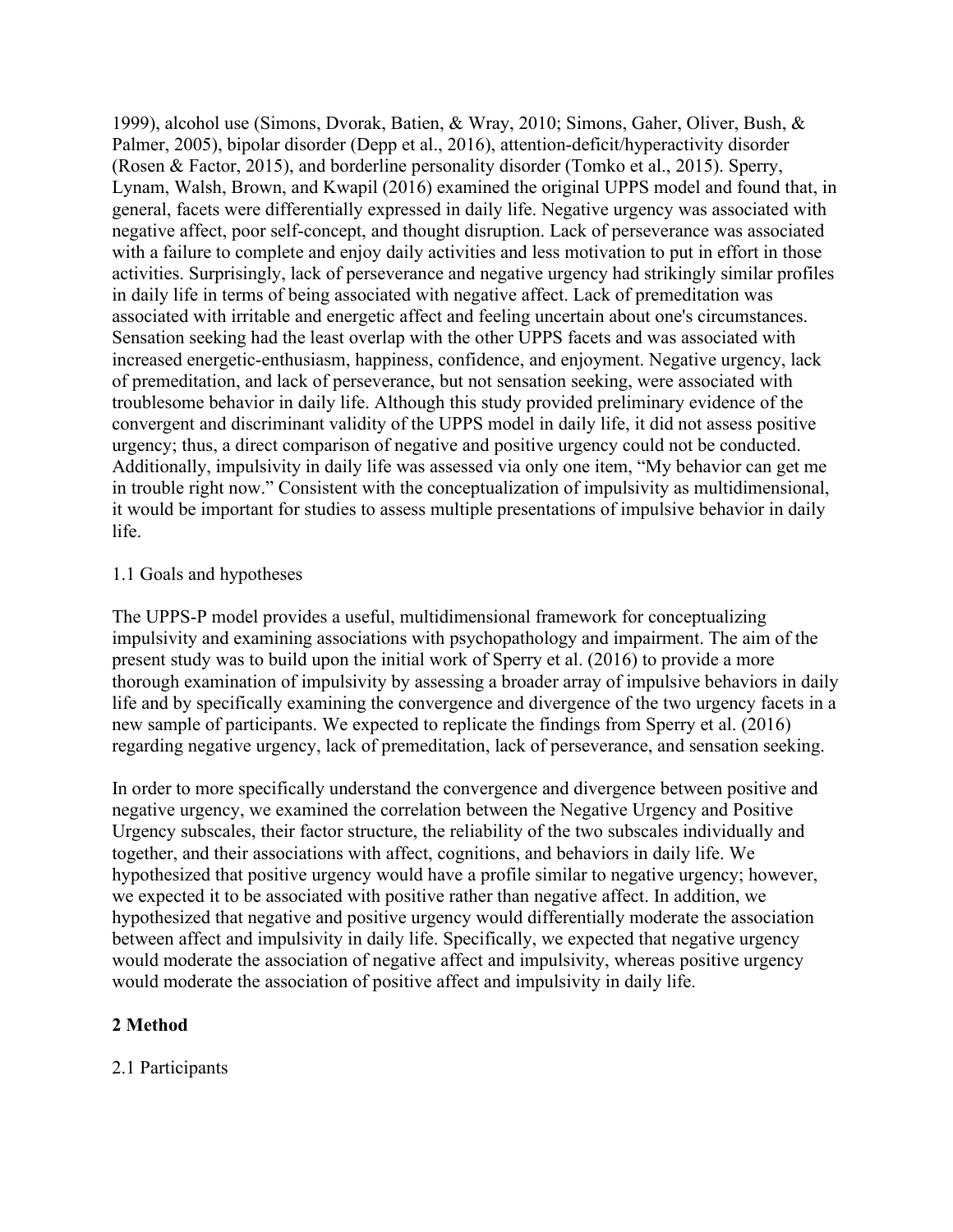This study was approved by the UNC‐Greensboro institutional review board, and all participants provided informed consent. Participants taking general psychology courses were able to enroll in the study via two different methods. Unselected students were able to volunteer through an online sign‐up portal. In addition, participants who completed departmental mass screening sessions and scored at least 1.5 standard deviations above the mean on any of the five UPPS‐P subscales were recruited to ensure adequate representation of elevated scorers on the impulsivity facets. Usable ESM data were available for 294 of the 382 participants who initially enrolled in the study (73% female; Mage = 18.9 years,  $SD = 2.8$ ). The final sample was 50% Caucasian, 34% African American, 7% Asian, 5% Hispanic, 1% Native American, and 2% other. Participants were dropped due to invalid questionnaires ( $n = 16$ ), missing self-report measures  $(n=4)$ , or problematic ESM protocols  $(n=68)$ . Participants received course credit for serving in the study. In addition, participants who completed at least 70% of the ESM questionnaires were entered into a drawing for one of two \$100 gift cards. Note that this was a different sample than that in Sperry et al. (2016), and none of the participants were overlapping in the samples.

#### 2.2 Materials and procedure

The present study followed procedures similar to those in other ESM studies conducted in our laboratory (e.g., Kwapil, Brown, Silvia, Myin‐Germeys, & Barrantes‐Vidal, 2012; Sperry et al., 2016). Participants attended an information session during which they completed self‐report questionnaires and were trained on ESM procedures. Participants completed a brief demographic questionnaire, the UPPS‐P Impulsive Behavior Scale (Lynam et al., 2006), an infrequency scale, and measures not used in the present study. The UPPS‐P Impulsive Behavior Scale is a 59‐item self-report questionnaire that includes Whiteside and Lynam's (2001) original UPPS Impulsive Behavior Scale and the Positive Urgency Measure (PUM) developed by Cyders et al. (2007). Responses are based on a 4‐point scale ranging from 1 (agree strongly) to 4 (disagree strongly). Examples of questions include "When I feel bad, I will often do things I later regret in order to make myself feel better" (negative urgency, reverse scored), "I have a reserved and cautious attitude toward life" (lack of premeditation), "I tend to give up easily" (lack of perseverance, reverse scored), "I quite enjoy taking risks" (sensation seeking, reverse scored), and "When I am in a great mood, I tend to get into situations that could cause me problems" (positive urgency, reverse scored). Coefficient alpha reliability is reported to range from .83 to .95 for the UPPS‐P subscales (Cyders et al., 2007; Whiteside, Lynam, Miller, & Reynolds, 2005). Participants completed a 13‐item infrequency scale (Chapman & Chapman, 1983) as part of the questionnaire measures to detect invalid responding. Following Chapman and Chapman, participants who endorsed three or more items were dropped from data analyses.

Participants completed ESM protocols on their personal smartphones using either the Qualtrics system or the smartphone application MetricWire (Trafford, 2015). Participants were signaled eight times a day for 7.5 days at random times between the hours of noon and midnight. Participants had 5 minutes to respond to the signal, and the questionnaires required approximately 2 minutes to complete. ESM items are presented in supplementary materials (Table S1). In order to assess a broader array of impulsive thoughts and behaviors in daily life than in previous studies, the present study included six impulsivity ESM items that aimed to characterize the heterogeneity of impulsive thoughts and behaviors conceptualized by the UPPS‐ P model. For example, the item "Right now there is something I should be doing that I'm not"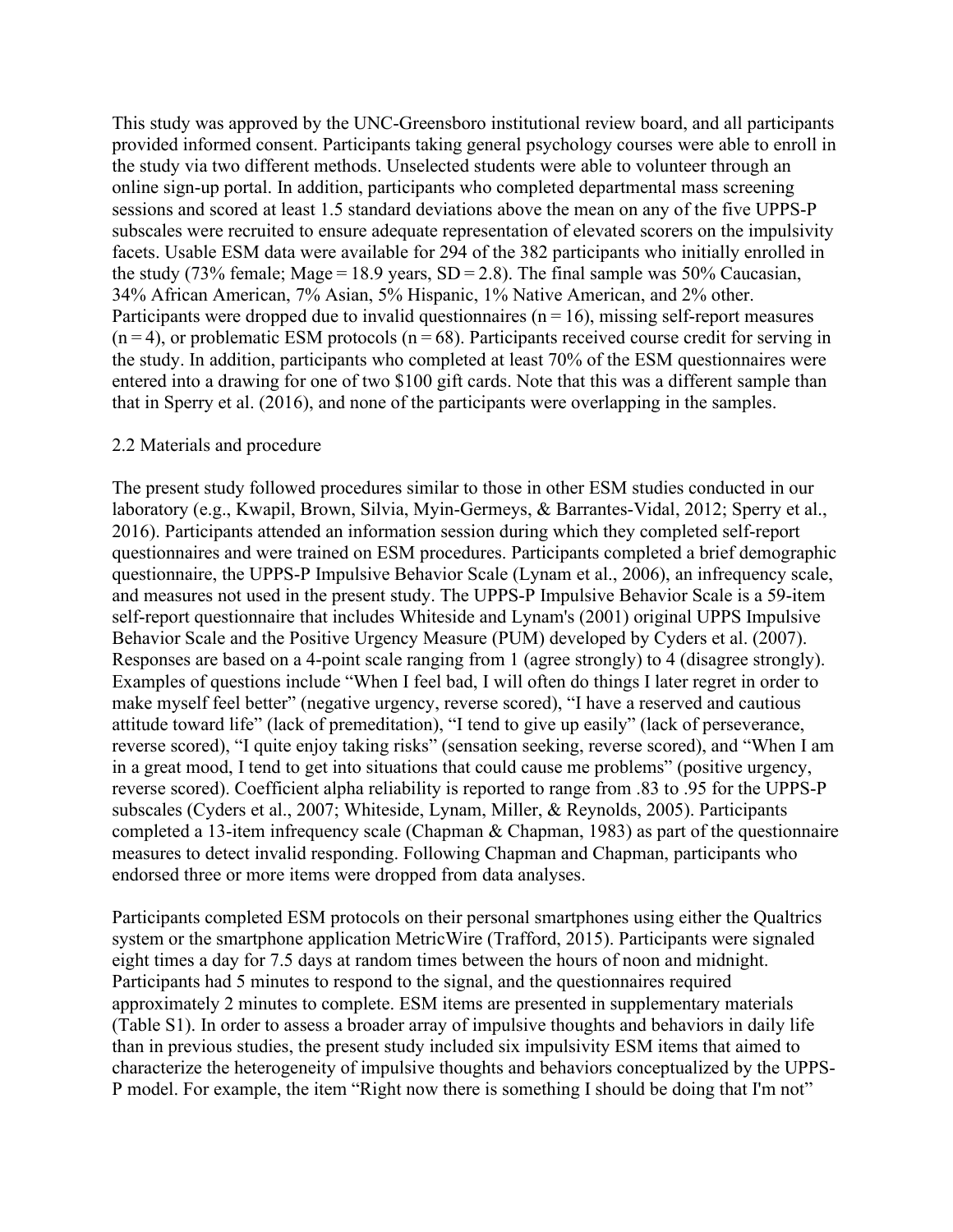was created to tap lack of perseverance, whereas the item "Since the last beep, I acted without thinking" was created to tap experiences more consistent with lack of premeditation.

## 2.3 Analyses

ESM data have a hierarchical structure in which ratings in daily life (Level 1 data) are nested within participants (Level 2 data). Note that each subject has a distribution of scores at Level 1 for each ESM item and index. Hierarchical linear modeling is recommended for analyzing ESM data, as it handles nested data more appropriately than conventional unilevel analyses (Nezlek, 2012). Specifically, it allows modeling of error terms at multiple levels, unlike ordinary least squares regression, which cannot simultaneously take into account error variance at multiple levels. Initial analyses examined whether Level 2 predictors (UPPS‐P facets) predicted Level 1 criteria (ESM daily life ratings). Note that following Sperry et al. (2016), the five UPPS‐P facets were examined independently, not simultaneously, given the high level of multicolinearity between the subscales. Lynam, Hoyle, and Newman (2006) argue that when subscales or independent variables that are highly correlated are entered simultaneously into a regression model, the variance left over after partialing the shared variance is difficult to interpret and potentially represents a completely different construct. In addition, we examined whether the UPPS‐P facets moderated the association between affect in daily life and impulsive behavior. Specifically, cross-level interactions examined whether Level 1 associations (e.g., the association between negative affect and impulsivity) were predicted by specific UPPS-P facets (Level 2 variable). Level 1 predictors (ESM ratings) were group mean centered, and the Level 2 predictors (UPPS facet scores) were grand mean centered. Analyses were computed with Mplus 7 (Muthén & Muthén, 1998–2010).

In order to examine the convergence and divergence between positive and negative urgency, three analyses were run. First, we computed the expected reliability for an overall urgency scale that included both the items from the Negative Urgency and Positive Urgency subscales and compared that to the expected reliability based on the Spearman‐Brown prophecy formula. Second, intraclass Q-correlations (or similarity indices) were computed to assess the similarity of the daily life profiles of the UPPS‐P facets (Miller & Lynam, 2006). These statistics provide an index of similarity of patterns of associations that UPPS‐P scales bear to outcomes in the study. Third, we computed a principal components analysis with promax rotation using the 26 positive and negative urgency items from the UPPS‐P to assess whether the individual urgency facets were better accounted for by a unitary "urgency" factor.

## **3 Results**

Participants completed on average 37.0 ESM protocols  $(SD = 11.9)$ . The 62% completion rate was within the typical range reported in more than one dozen ESM studies in our lab. Note that scores on the UPPS-P subscales were not significantly associated with the number of ESM surveys completed  $(-.05 \le r \le .05,$  all ps  $\ge .05$ ) or with rates of attrition (participants dropped from the study;  $-.03 \le r \le .04$ , all ps  $> .05$ ). Means, reliability estimates, and intercorrelations of the UPPS‐P subscales are presented in Table 1 and are consistent with those reported by Sperry et al. (2016). The range of scores and means for each impulsivity ESM item and the impulsivity index are presented in supplemental Table S2. Note that positive (coefficient  $\alpha = .86$ ) and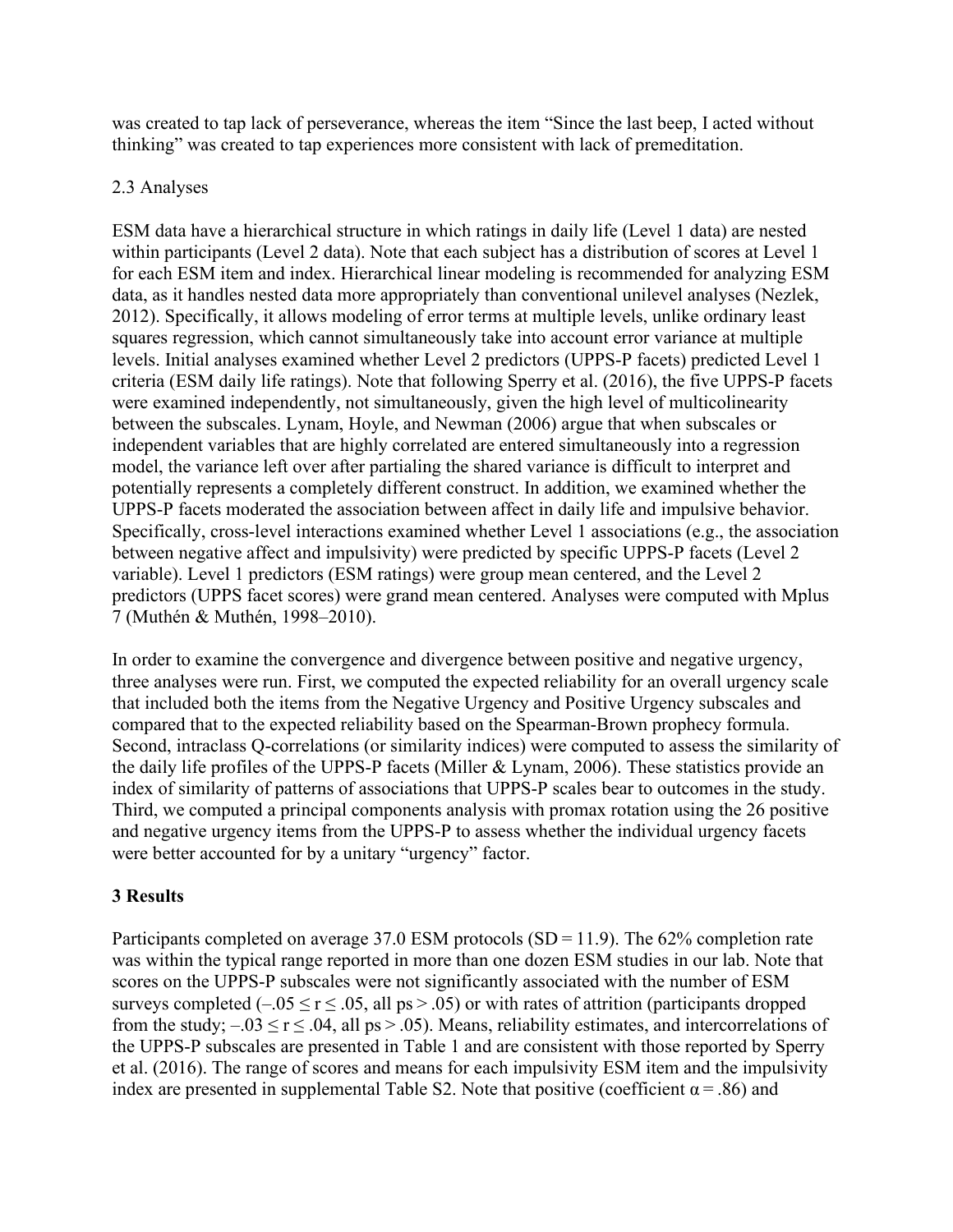negative (coefficient  $\alpha = .88$ ) urgency were highly correlated (r = .77); if one disattenuates this correlation, it rises to .88. When combining all the items from the Negative Urgency ( $n = 12$ ) and Positive Urgency ( $n = 14$ ) subscales, the coefficient alpha rose to .93, consistent with values based on the Spearman‐Brown prophecy. The expected reliability for negative urgency when adding 14 comparable items would be .95, whereas the expected reliability for positive urgency when adding 12 comparable items would be .92. Men had significantly higher levels of positive urgency,  $t(292) = 2.65$ ,  $p \le 0.01$ , and sensation seeking,  $t(292) = 3.55$ ,  $p \le 0.001$ .

|                          | Mean $(SD)^a$ | Alpha | 1         | 2         | 3         | 4        |
|--------------------------|---------------|-------|-----------|-----------|-----------|----------|
| 1. Negative urgency      | 2.45(0.62)    | .88   |           |           |           |          |
| 2. Positive urgency      | 2.21(54)      | .86   | $0.77***$ |           |           |          |
| 3. Lack of premeditation | 1.92 (.45)    | .80   | $0.42***$ | $0.49***$ |           |          |
| 4. Lack of perseverance  | 2.02(0.48)    | .81   | $0.39***$ | $0.24***$ | $0.44***$ |          |
| 5. Sensation seeking     | 2.79 (.54)    | .83   | $0.33***$ | $0.48***$ | 0.11      | $-0.13*$ |

Table 1. Means, reliability, and correlations of the UPPS-P facets

Note. <sup>a</sup>The mean is the average response across items in each subscale  $*_{\text{p}} < .05.$   $*_{\text{p}} < .01.$   $*_{\text{p}} < .001.$ 

3.1 Associations with daily affect, cognitions, sense of self, and social interactions

Associations between the UPPS‐P facets and daily affect and cognitions are presented in Table 2. Note that for all analyses, we present standardized multilevel regression coefficients for ease of comparison. In terms of negative urgency and lack of perseverance, the present study replicated findings from Sperry et al. (2016), which suggested that both facets were associated with aspects of negative affect and thought disruption. As expected, positive and negative urgency had comparable patterns of associations. However, contrary to our hypotheses, positive urgency was associated with elevated negative affect and decreased positive affect. Lack of premeditation was associated with dysphoria and irritability but not thought disruption. Sensation seeking was associated with increased positive affect (happiness and energy) but also with dysphoria, irritability, and thought disruption. In contrast to Sperry et al. (2016), the present study included the ESM item "Right now my emotions are out of control." All UPPS‐P facets were associated with elevated scores on this item. In addition, all UPPS‐P facets except sensation seeking were negatively associated with feeling as if one's situation were positive, and negative and positive urgency and lack of perseverance were associated with feeling as if one's situation were stressful.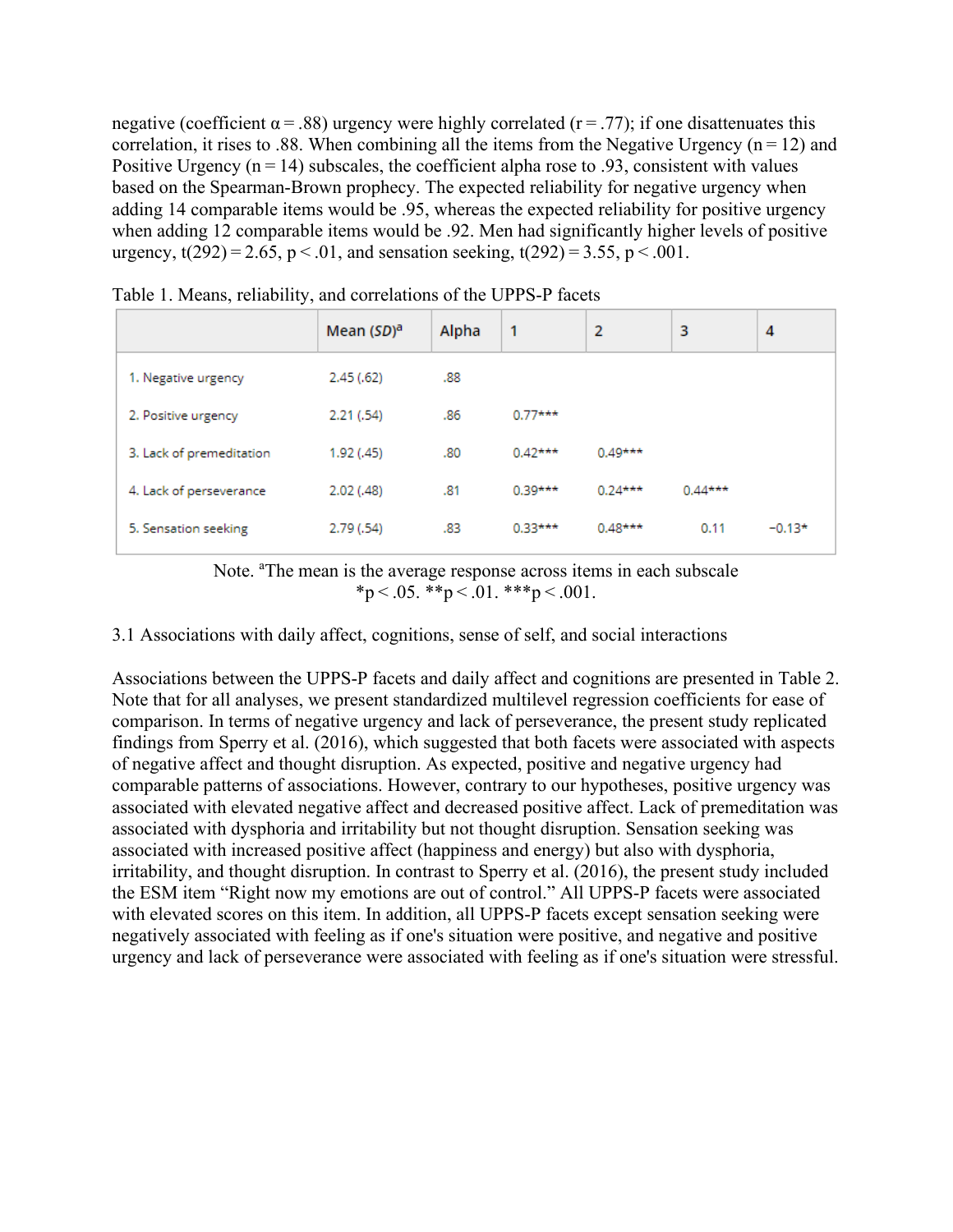|                                   | Level 2 predictors $(df = 292)$ |                            |                          |                         |                       |
|-----------------------------------|---------------------------------|----------------------------|--------------------------|-------------------------|-----------------------|
| <b>Level 1 criterion</b>          | Negative<br>urgency             | <b>Positive</b><br>urgency | Lack of<br>premeditation | Lack of<br>perseverance | Sensation<br>seeking  |
| Affect                            |                                 |                            |                          |                         |                       |
| Happy                             | $-0.138$<br>$(.061)*$           | $-0.122$<br>$(.059)*$      | $-0.084(.066)$           | $-0.271$ (.058)***      | 0.091(063)            |
| Energetic                         | $0.044$ (.062)                  | 0.159<br>$(.062)$ **       | 0.063(0.062)             | $-0.155$ (.064)*        | 0.278<br>$(.059)$ *** |
| Dysphoria index                   | 0.365<br>$(.051)$ ***           | 0.328<br>$(.051)$ ***      | $0.152$ (.056)**         | $0.286$ (.052)***       | $0.129$ (.055)*       |
| Irritability index                | 0.337<br>$(.052)$ ***           | 0.283<br>$(.056)$ ***      | $0.167(071)*$            | $0.196$ (.054)***       | $0.150(0.057)$ **     |
| Emotions out of<br>control        | 0.421<br>$(.047)$ ***           | 0.426<br>$(.049)$ ***      | $0.246$ (.060)***        | $0.239$ (.054)***       | 0.203<br>$(.049)$ *** |
| Current situation is<br>positive  | $-0.188$<br>$(.056)$ ***        | $-0.165$<br>$(.057)$ **    | $-0.154$ (.060)*         | $-0.298$ (.054)***      | $0.055$ (.059)        |
| Current situation is<br>stressful | 0.227<br>$(.058)$ ***           | 0.193<br>$(.057)$ ***      | 0.084(0.066)             | $0.139(0.058)*$         | $0.082$ (.056)        |
| Thoughts                          |                                 |                            |                          |                         |                       |
| Trouble<br>concentrating          | 0.324<br>$(.055)$ ***           | 0.326<br>$(.057)$ ***      | $0.145$ (.067)*          | $0.291$ (.051)***       | $0.167$ (.060)**      |
| Thoughts racing                   | 0.306<br>$(.058)$ ***           | 0.291<br>$(.061)$ ***      | 0.125(.071)              | $0.182$ (.057)***       | 0.185<br>$(.056)$ *** |

Table 2. Associations of affect and cognitions assessed in daily life with UPPS‐P facets

Note. Standardized multilevel regression coefficients indicating the relation of the Level 2 predictors (UPPS‐P) and the Level 1 (daily life experience) criteria and standard errors are shown.

$$
*_p < .05. **p < .01. ***p < .001.
$$

Associations of the UPPS‐P facets with sense of self and social functioning are presented in Table 3. Consistent with Sperry et al. (2016), negative urgency and lack of perseverance were associated with poor sense of self and feeling as though others did not want them. Additionally, lack of perseverance was uniquely associated with being alone more often, not feeling close when with others, and not feeling cared for by others. Inconsistent with previous findings, lack of premeditation was also associated with feeling as if others did not want to be with them yet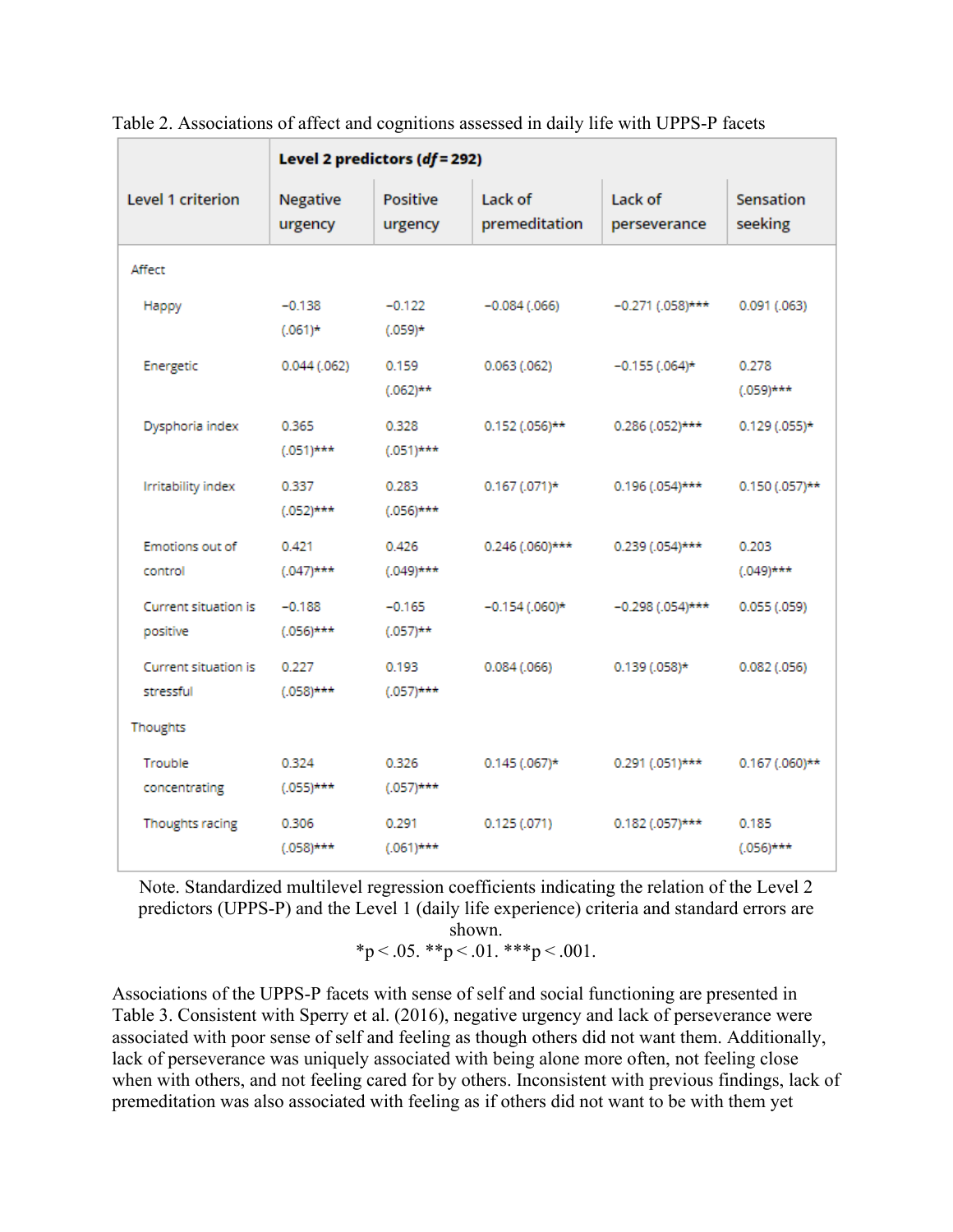feeling like the center of attention. Consistent with previous findings, sensation seeking was associated with positive sense of self. Novel to this study, we found that all UPPS‐P facets were associated with feeling criticized by others in daily life and that negative and positive urgency, lack of premeditation, and lack of perseverance were associated with feeling lonely. In general, positive and negative urgency exhibited comparable patterns of associations with daily life measures of sense of self and social functioning.

Table 3. Associations of sense of self and social functioning assessed in daily life with UPPS‐P facets

|                                              | Level 2 predictors (df = 292) |                       |                          |                          |                      |
|----------------------------------------------|-------------------------------|-----------------------|--------------------------|--------------------------|----------------------|
| <b>Level 1 criterion</b>                     | <b>Negative</b><br>urgency    | Positive<br>urgency   | Lack of<br>premeditation | Lack of<br>perseverance  | Sensation<br>seeking |
| Sense of self in the<br>world and activities |                               |                       |                          |                          |                      |
| Confident                                    | $-0.087(0.059)$               | 0.017(0.59)           | $-0.043(0.062)$          | $-0.312$<br>$(.056)***$  | 0.232<br>$(.062)***$ |
| Center of attention                          | 0.217<br>$(.056)***$          | 0.300<br>$(.059)***$  | $0.254$ (.054)***        | 0.056(0.056)             | 0.243<br>$(.053)***$ |
| Uncertain                                    | 0.345<br>$(.052)***$          | 0.291<br>$(.054)***$  | $0.134(0.056)*$          | $0.265$ (.055)***        | 0.120 (.055)*        |
| Bored                                        | 0.178<br>$(.058)**$           | 0.144<br>$(.062)^*$   | 0.042(.062)              | $0.296$ $(.058)$ ***     | 0.062(0.062)         |
| Lonely                                       | 0.337<br>$(.054)***$          | 0.275<br>$(.053)****$ | $0.177(0.057)**$         | $0.323(0.052)***$        | 0.100(0.060)         |
| Successful in current<br>activity            | $-0.169$<br>$(.058)**$        | $-0.099$<br>(.063)    | $-0.085(.064)$           | $-0.237$<br>$(.060)***$  | $0.140(0.063)$ *     |
| Doing something<br>exciting                  | $0.147$ (.058)*               | 0.234<br>$(.065)***$  | $0.168$ $(.060)**$       | $-0.042$ (.059)          | $0.198(.063)**$      |
| Doing many things                            | 0.157<br>$(.057)***$          | 0.220<br>$(.058)***$  | 0.127(0.067)             | $-0.006(0.056)$          | $0.163(0.068)$ *     |
| Social interactions                          |                               |                       |                          |                          |                      |
| Alone at signal                              | 0.017(0.060)                  | $-0.035$<br>(.058)    | $-0.105(0.056)$          | $0.119(0.058)*$          | $-0.042(0.064)$      |
| When alone: Alone b/c<br>not wanted          | 0.247<br>$(.065)***$          | 0.203<br>$(.056)***$  | $0.149(0.047)$ ***       | $0.164(0.056)**$         | 0.060(0.053)         |
| When with others:<br>Close to other(s)       | 0.020(0.068)                  | $-0.013$<br>(.065)    | 0.073(0.064)             | $-0.153(0.060)$ *        | 0.106(0.063)         |
| Cared for by others                          | $-0.094(0.061)$               | $-0.061$<br>(.061)    | $-0.078(0.062)$          | $-0.216$<br>$(.055)****$ | 0.118(0.064)         |
| Criticized by others                         | 0.326<br>$(.051)***$          | 0.320<br>$(.050)***$  | $0.164(0.052)**$         | $0.182(.052)***$         | $0.176(.050)***$     |

Note. Standardized multilevel regression coefficients indicating the relation of the Level 2 predictors (UPPS‐P) and the Level 1 (daily life experience) criteria and standard errors are shown.

$$
*p < .05. \cdot **p < .01. \cdot **p < .001.
$$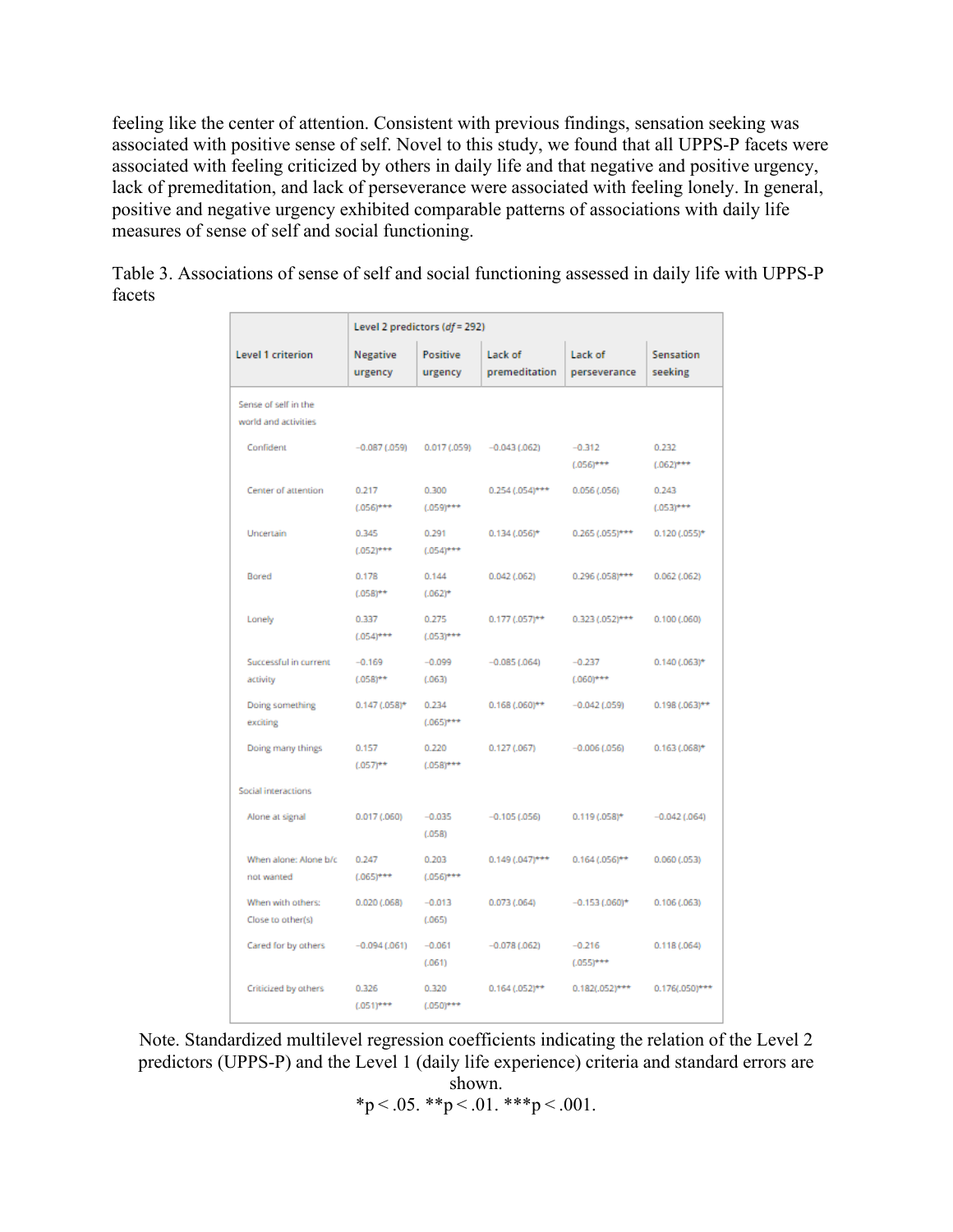#### 3.2 Associations with impulsivity in daily life

Associations between UPPS‐P facets and daily impulsivity items are presented in Table 4. An overall impulsivity index based on the mean of the six items was computed for each participant at each beep. All UPPS‐P facets were associated with the impulsivity index. In addition, all UPPS‐P facets were associated with each impulsivity item, with the exception of lack of premeditation and sensation seeking, which were unassociated with the item "Right now there is something I should be doing that I'm not."

|                                                        | Level 2 predictors $(df = 292)$ |                            |                          |                         |                       |
|--------------------------------------------------------|---------------------------------|----------------------------|--------------------------|-------------------------|-----------------------|
| Level 1 criterion                                      | <b>Negative</b><br>urgency      | <b>Positive</b><br>urgency | Lack of<br>premeditation | Lack of<br>perseverance | Sensation<br>seeking  |
| <b>Impulsivity Index</b>                               | 0.367<br>$(.049)$ ***           | 0.408<br>$(.050)$ ***      | $0.245(0.047)$ ***       | $0.179(0.053)$ ***      | 0.221<br>$(.052)$ *** |
| Doing something that could<br>get me into trouble      | 0.344<br>$(.048)$ ***           | 0.374<br>$(.051)$ ***      | $0.224$ (.052)***        | $0.208$ (.056)***       | 0.161<br>$(.057)$ **  |
| Doing something that I may<br>regret later             | 0.299<br>$(.050)$ ***           | 0.325<br>$(.050)$ ***      | $0.190$ (.047)***        | $0.205$ (.051)***       | 0.149<br>$(.054)$ **  |
| There is something I should<br>be doing that I'm not   | 0.234<br>$(.056)$ ***           | 0.186<br>$(.061)$ **       | 0.123(0.064)             | $0.294(0.055)$ ***      | 0.056<br>(.061)       |
| Since last beep, said or did<br>things I wish I hadn't | 0.338<br>$(.050)$ ***           | 0.390<br>$(.053)$ ***      | $0.216$ (.049)***        | $0.142$ (.055)**        | 0.229<br>$(.055)$ *** |
| Since the last beep, did<br>something risky            | 0.369<br>$(.049)$ ***           | 0.408<br>$(.052)$ ***      | $0.232(0.049)$ ***       | $0.178(0.055)$ ***      | 0.218<br>$(.053)$ *** |
| Since the last beep, acted<br>without thinking         | 0.385<br>$(.049)$ ***           | 0.425<br>$(.052)$ ***      | $0.277$ (.057)***        | $0.141$ (.053)**        | 0.282<br>$(.052)$ *** |

|  |  | Table 4. Associations of impulsivity assessed in daily life with UPPS-P facets |
|--|--|--------------------------------------------------------------------------------|
|  |  |                                                                                |

Note. Standardized multilevel regression coefficients indicating the relation of the Level 2 predictors (UPPS‐P) and the Level 1 (daily life experience) criteria and standard errors are shown.

$$
*_{p} < .05. \; **_{p} < .01. \; ***_{p} < .001.
$$

## 3.3 Moderation of daily life experiences

Cross‐level interactions examined whether the slope of affective states and impulsivity in the moment varied across levels of positive and negative urgency. The cross-level interactions computed separately for negative urgency and positive urgency are presented in Table 5.1 Note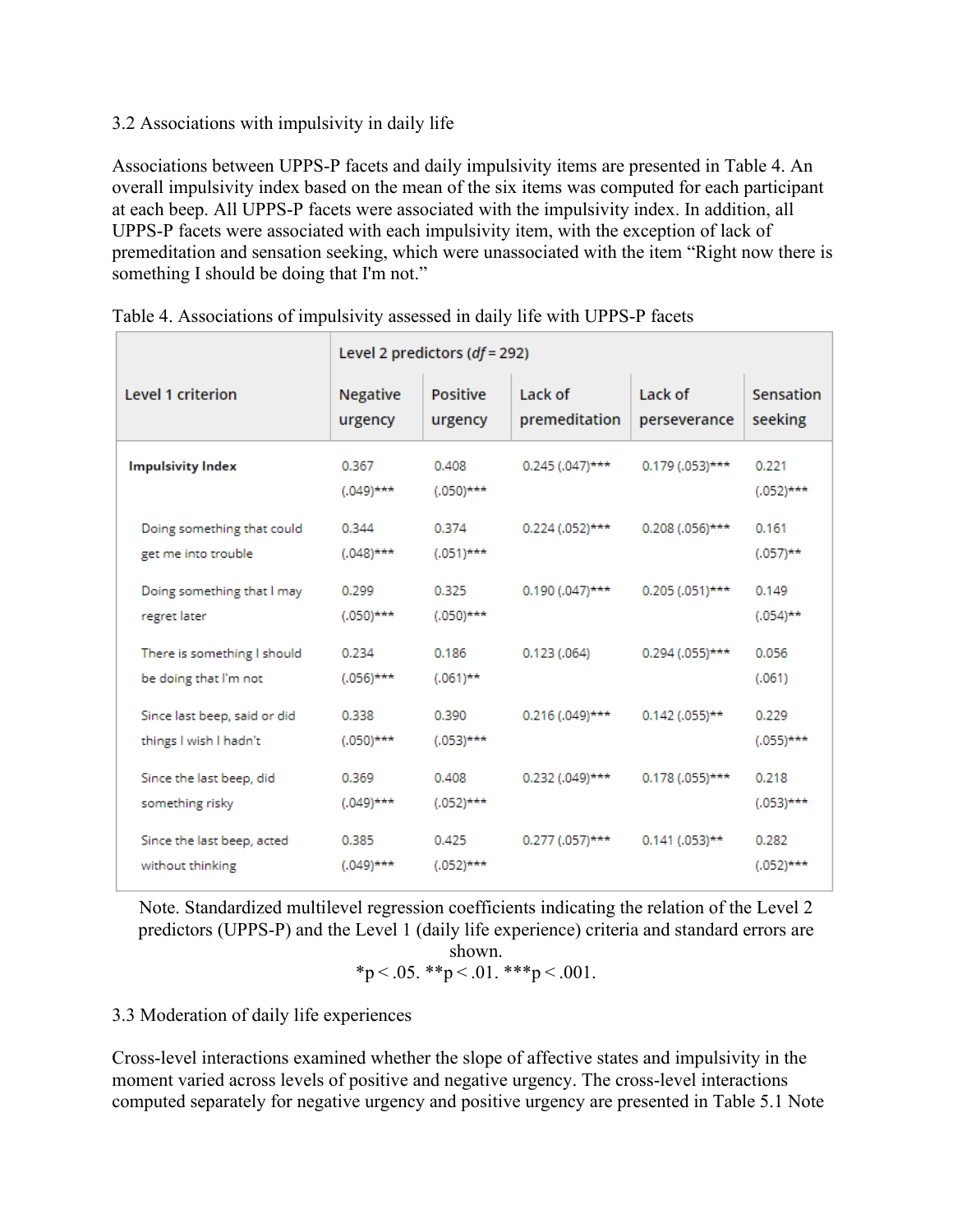that the Level 2 predictor coefficients represent the cross‐level interaction or prediction of the slope of the Level 1 predictor and criterion. Negative and positive urgency moderated the association of stress (Figure 1), dysphoria, and irritability (Figure 2) with impulsivity in daily life in the same pattern. In other words, in general, stress, dysphoria, and irritability were associated with increased impulsivity in daily life, but these relations were especially pronounced for those high in negative or positive urgency.



Figure 1. Negative and positive urgency moderate the association of stress and impulsivity



Figure 2. Negative and positive urgency moderate the association of irritability and impulsivity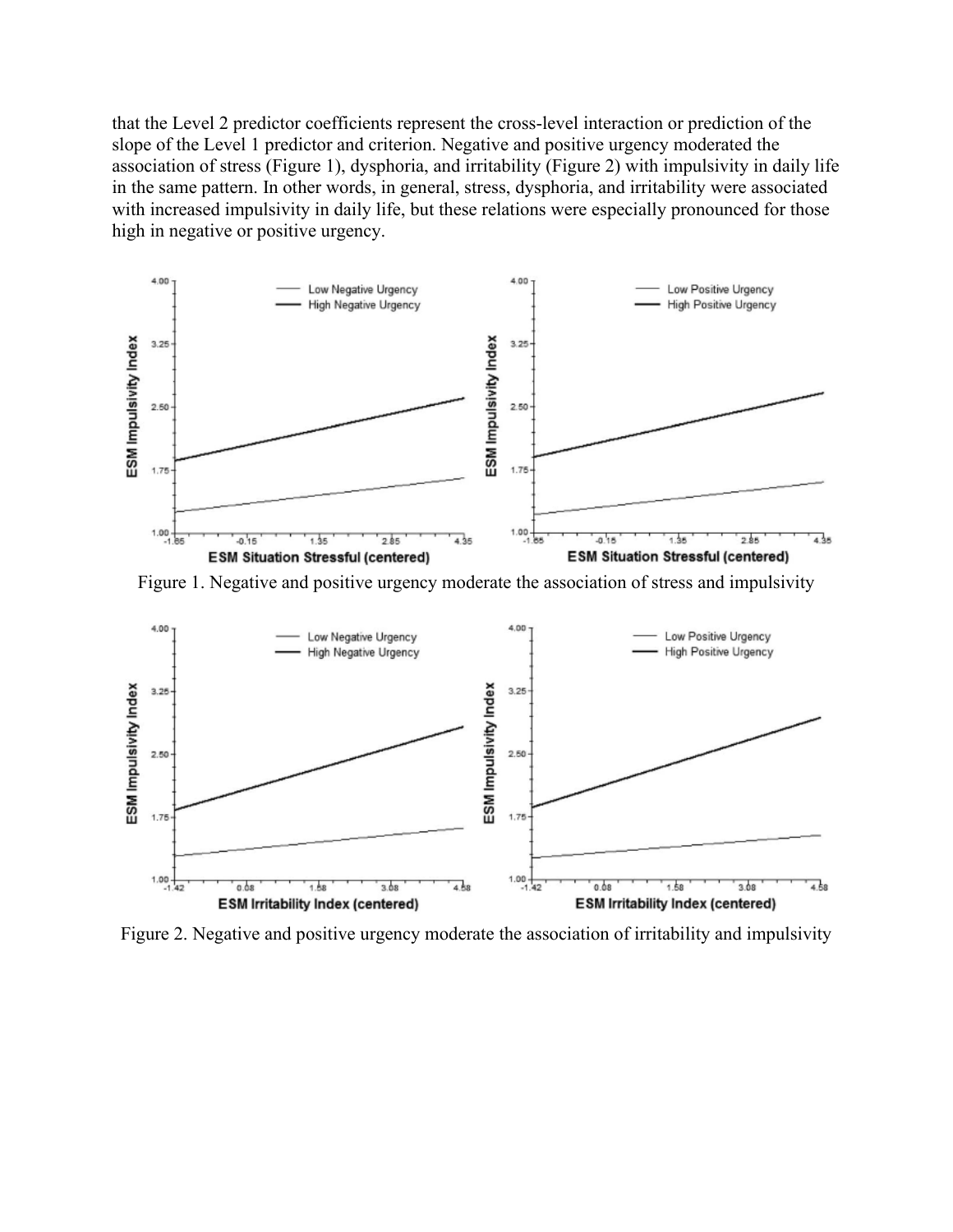|                      | Level 1 predictor          |                          | Level 2 predictor                        |                                                 |  |  |
|----------------------|----------------------------|--------------------------|------------------------------------------|-------------------------------------------------|--|--|
| Level 1<br>criterion | $Y_{10}$ (df = 292)        |                          | Negative urgency $y_{12}$ (df<br>$= 291$ | Positive urgency Y <sub>12</sub> (df<br>$= 291$ |  |  |
| Impulsivity<br>index | Situation positive         | $-0.045$<br>$(.009)$ *** | 0.006(0.010)                             | $-0.010(0.009)$                                 |  |  |
| Impulsivity<br>index | Happy                      | $-0.031$<br>$(.009)$ **  | $-0.006(0.009)$                          | $-0.012(0.010)$                                 |  |  |
| Impulsivity<br>index | Energy                     | 0.024<br>$(.007)$ **     | $0.002$ (.007)                           | $0.001$ $(.007)$                                |  |  |
| Impulsivity<br>index | Situation stressful        | 0.098<br>$(.009)$ ***    | $0.019(0.008)*$                          | $0.022$ (.009)**                                |  |  |
| Impulsivity<br>index | Dysphoria index            | 0.169<br>$(.015)$ ***    | $0.039(0.014)$ **                        | $0.052$ (.015)**                                |  |  |
| Impulsivity<br>index | Irritability index         | 0.114<br>$(.012)$ ***    | $0.038(0.011)$ **                        | $0.049(0.012)$ ***                              |  |  |
| Impulsivity<br>index | Emotions out of<br>control | 0.176<br>$(.014)$ ***    | 0.006(0.013)                             | 0.020(0.012)                                    |  |  |

Table 5. Cross‐level interactions of negative and positive urgency with experiences in daily life

Note. Note that positive and negative urgency were entered in separate analyses. The results for the Level 1 predictors were comparable across the two sets of analyses; therefore, we only list the Level 1 results for the negative urgency analyses for the sake of space. The Level 2 predictor coefficients represent the cross‐level interaction or prediction of the slope of the Level 1 variables by the Level 2 urgency measures.

As hypothesized, negative urgency moderated the association of negative affect/stress with impulsivity in the moment; however, positive urgency did not moderate the association of positive affect/situations with impulsivity. In order to investigate this further, we reran three exploratory cross‐level interactions, examining whether the cross‐level interaction of emotions out of control in the moment moderating positive affect (happy, energetic, situation positive) and impulsivity would be further moderated by positive urgency. In the first analysis, we entered the ESM items "feeling happy," "emotions out of control," and the Happy  $\times$  Emotions Out of Control interaction as Level 1 predictors and positive urgency as the Level 2 predictor. Specifically, we wanted to examine whether positive urgency moderated the association of the Level 1 interaction with impulsive behavior (which would suggest that positive urgency impacts the association of positive affect with impulsivity, but specifically under conditions of intense emotion). However, this cross‐level interaction was not significant, nor were comparable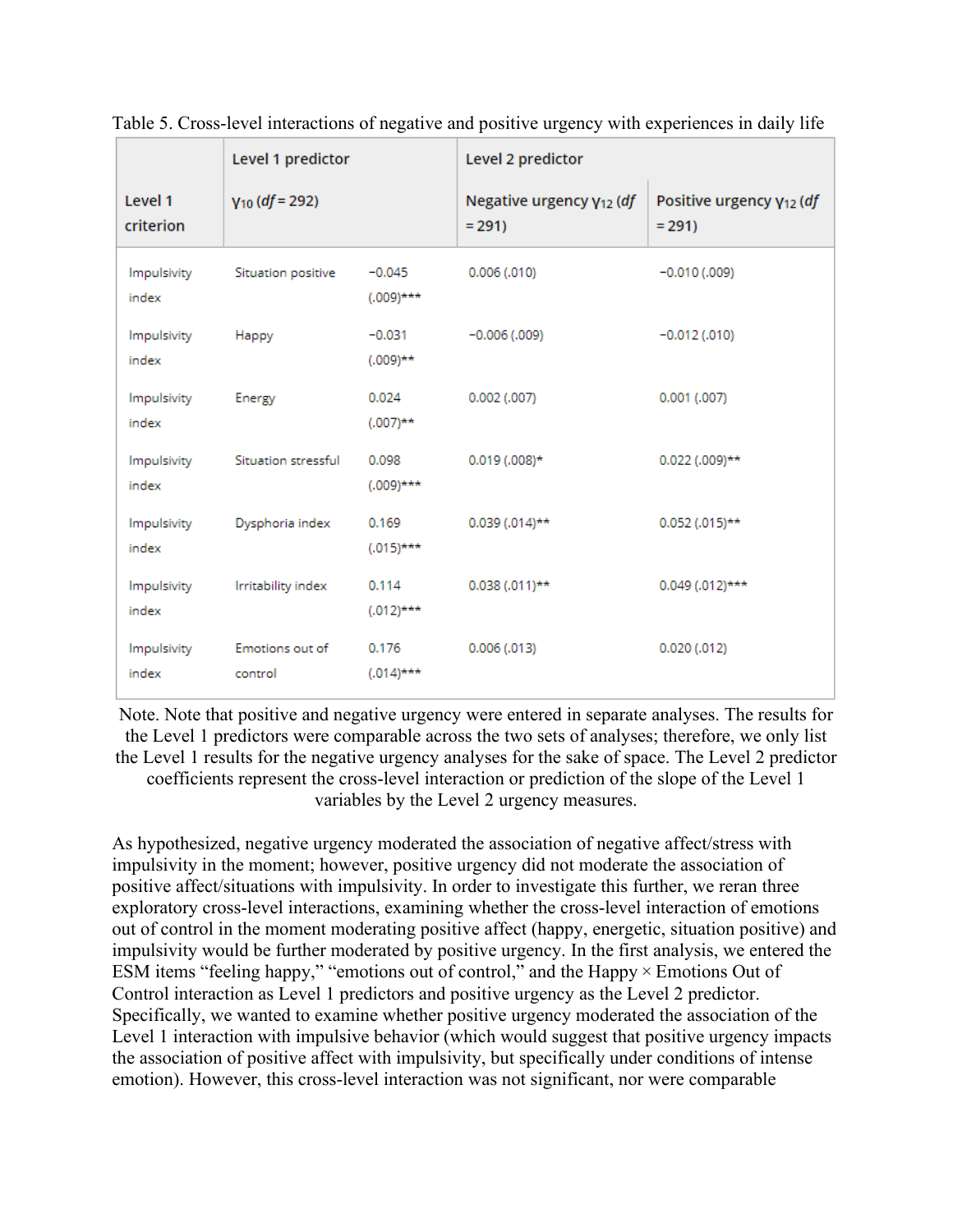analyses including the Level 1 interaction of emotions out of control with feeling energetic or situation positive.

## 3.4 Similarity indices

Similarity indices were computed for each UPPS‐P facet across all ESM items. For example, the columns under negative urgency from Tables 2 through 4 were stacked and compared with the double-entry correlation to the columns under positive urgency similarly stacked across Tables 2 through 4. Intraclass Q‐correlations can be interpreted in the same way as traditional correlations on a scale ranging from  $-1$  to  $+1$ . The daily life profile of negative urgency was essentially identical with the profile for positive urgency  $(Q = .97)$ . Likewise, the profile for negative urgency was comparable to lack of premeditation  $(Q = .67)$  and lack of perseverance  $(Q = .79)$ . The similarity between negative urgency and sensation seeking was close to zero  $(Q = .05)$ . Positive urgency had a profile similar to that of lack of premeditation  $(Q = .68)$  and lack of perseverance ( $r = .66$ ), but not sensation seeking ( $Q = .20$ ). Lack of premeditation's profile was similar to that of lack of perseverance ( $r = .63$ ), but not sensation seeking ( $Q = .17$ ). Lack of perseverance and sensation seeking had distinct profiles  $(Q = -14)$ .

# 3.5 Principal components analysis

We computed a principal components analysis with a promax rotation using the 26 positive and negative urgency items from the UPPS‐P. Five factors had eigenvalues greater than 1 (9.81, 1.90, 1.24, 1.22, and 1.06). However, the ratio of the first to second eigenvalue was greater than 4, whereas the ratio of the subsequent pairs was less than 2. Following Slocum-Gori, Zumbo, Michalos, & Diener (2009), the findings support that the urgency items load on a unitary factor. However, it should be noted that the factor only accounted for 38% of the variance. All of the items loaded positively on the first factor; however, two of the positive urgency items had very small loadings  $( $.05$ )$  on this factor.

## **4 Discussion**

The UPPS‐P model of impulsivity provides a multidimensional framework that takes into account that impulsivity is a normal personality characteristic. However, the discriminability of the five UPPS‐P facets in nonclinical samples, especially negative and positive urgency, has not yet been thoroughly examined. The present study was the first to our knowledge to use ESM to examine the affective, cognitive, and behavioral correlates of the UPPS‐P model in daily life and to specifically examine the convergence and divergence of positive and negative urgency.

We replicated findings from Sperry et al. (2016) that suggested negative urgency and lack of perseverance shared similar profiles and were generally associated with negative affect, difficulty concentrating, and poor sense of self. In Sperry et al. (2016), lack of premeditation was associated with energetic‐enthusiasm and negative affect; however, in the present study, it was no longer associated with this measure of positive affect. This may be due in part because the present study only examined energy rather than the combined index of energetic-enthusiasm presented in Sperry et al. (2016). Thus, one potential interpretation is that lack of premeditation may be more associated with enthusiasm rather than energy. Additionally, sensation seeking was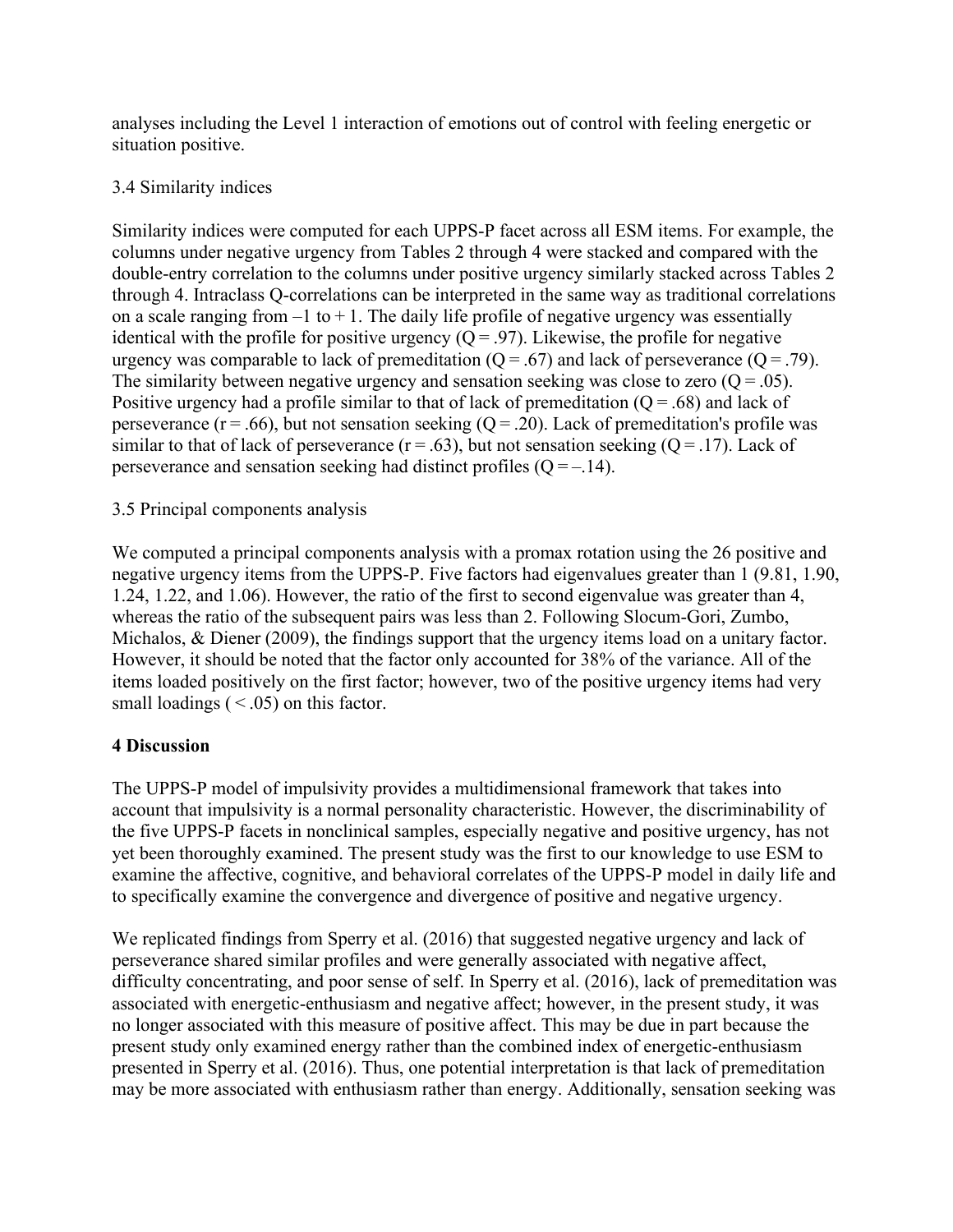associated with more negative aspects of daily life in the present study, but it remained most distinct from the other facets, consistent with previous findings (Cyder & Smith, 2007). In Sperry et al. (2016), sensation seeking was overwhelmingly associated with increased positive affect and with a positive self‐image. Although still associated with positive affect and sense of self, sensation seeking was associated with dysphoria (combined sadness and anxiety), thoughts racing, and trouble concentrating. This was not accounted for by having increased levels of sensation seeking in the present sample (the mean level of sensation seeking in both studies was 2.79).

All UPPS‐P impulsivity facets were associated with impulsive behaviors in daily life. Overall, there was very little differentiation of the UPPS‐P facets with each ESM impulsivity item despite attempts to develop unique items that tapped the conceptual nature of each of the UPPS‐P facets. The item "Right now there is something I should be doing that I am not," developed to tap lack of perseverance, was associated only with urgency and lack of perseverance. This may not be surprising given the high similarity indices of negative and positive urgency and lack of perseverance. Note that in Sperry et al. (2016), sensation seeking was unassociated with impulsive behaviors in daily life, whereas in the present study, it was robustly so. This may be in part due to the fact that sensation seeking was associated with slightly more negative aspects of daily life in the present study. However, these findings are consistent with previous literature that suggests sensation seeking is associated with problematic impulsive behaviors such as substance use and gambling (Berg et al., 2015).

Our findings that men had higher levels of positive urgency and sensation seeking is consistent with Cyders (2013), who reported higher levels of these facets in a large sample of college students. Note that Cyders (2013) examined the measurement and structural invariance of the UPPS‐P Impulsive Behavior Scale with sex differences and found that, despite higher means on these subscales, the UPPS‐P subscales are invariant across sex, suggesting that sex should not significantly predict outcomes related to the UPPS-P facets.2

The present study found that positive and negative urgency were highly correlated  $(r = .77)$ , and the items appeared to load onto a single underlying factor. This correlation is significantly higher than the original correlation reported in validation studies (Cyders & Smith, 2007, 2008); however, other studies have reported correlations of .70 (Borges, Dahne, Lim, & MacPherson, 2017), .71 (Neal & Gable, 2016), and .72 (Stautz, Dinc, & Cooper, 2017). Most consistently, studies report correlations between .55 and .65 (Grimaldi, Napper, & LaBrie, 2014; Rose & Segrist, 2014; Weiss, Tull, Sullivan, Dixon‐Gordon, & Gratz, 2015). It is important to note that the high correlation between these two subscales makes it unlikely that we would see differential patterns of expression in daily life. Thus, it is not surprising that we found positive and negative urgency were largely undifferentiated, contrary to our a priori hypothesis. In fact, positive urgency was associated with increased negative and decreased positive affect in daily life, and it moderated the association between negative affect and impulsivity in the moment (just like negative urgency). This is consistent with Borges and colleagues' (2017) findings that both positive and negative urgency indirectly predicted distress tolerance, and that this was mediated by change in negative, not positive, affect. Although we expected some overlap between negative and positive urgency, the two facets showed almost identical correlates across affective, cognitive, and behavioral measures in daily life. The only items for which the two facets showed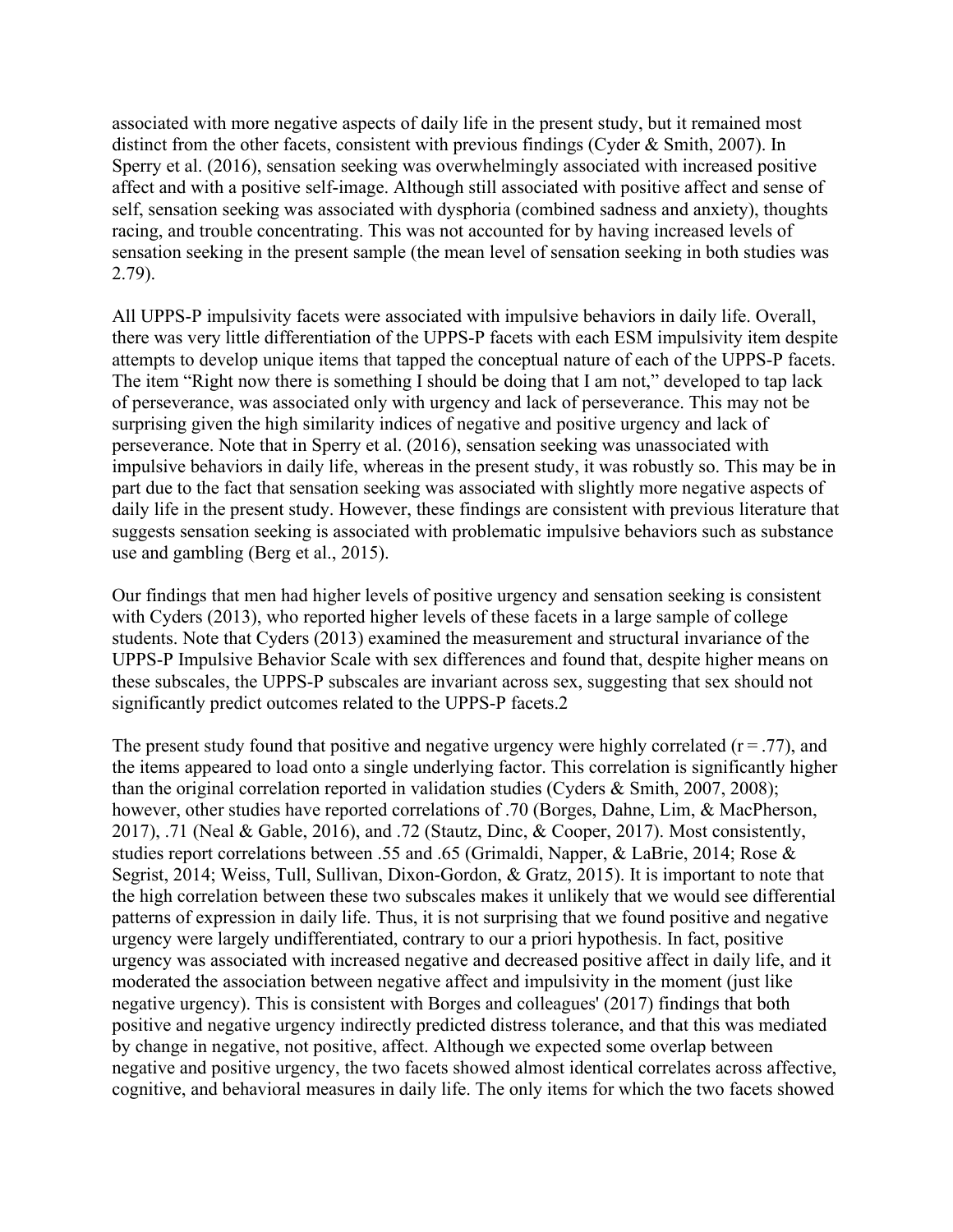divergence were energy and success in activities, with positive urgency being associated with increased energy and negative urgency being associated with decreased success in activity. Thus, these findings point to negative and positive urgency as being more convergent than divergent facets; however, it is unclear whether this is due to a conceptual or methodological problem with the constructs and their subscales. Note that the present study did not examine the unique effects of positive and negative urgency entered simultaneously in the prediction of daily life experiences. Based on the high correlation between positive and negative urgency, the unique variance left over after accounting for their shared variance would be difficult to interpret and may not represent the initial theoretical descriptions of positive or negative urgency.

Conceptually, positive urgency was proposed as a distinct facet for two potential reasons. First, Cyders and colleagues (2007) highlighted evidence that people engage in impulsive or risk‐ taking behaviors in response to positive mood (e.g., people drink more on days of celebration; Del Boca, Darkes, Greenbaum, & Goldman, 2004). Second, they proposed that people may engage in impulsivity to enhance existing positive mood (e.g., drinking for mood enhancement leads to increased drinking; Cooper, Agocha, & Sheldon, 2000). Both of these arguments suggested that impulsive behavior is used to match or enhance positive, not negative, affect. Furthermore, studies report differential behaviors associated with positive and negative urgency. For example, negative urgency uniquely predicts bulimic behaviors (Cyders et al., 2007), whereas positive urgency predicts increases in positive mood–based rash action (Cyders & Smith, 2010) and negative outcomes on risk-taking tasks following positive mood induction (Cyders et al., 2010). A recent study found that negative urgency uniquely predicted negative consequences of alcohol use, whereas positive urgency uniquely predicted negative consequences of cannabis use (Stautz et al., 2017). Bold and colleagues (2017) found that those high in negative urgency were more likely to drink to intoxication on days when reporting negative affect, whereas those high in positive urgency were more likely to drink to intoxication on days when reporting positive affect. Despite this, the present findings and those suggesting that negative and positive urgency may be best accounted for by an overall urgency factor (Cyders & Smith, 2008) suggest that there is contradictory evidence regarding whether parsing urgency into positive and negative facets provides useful explanatory power in impulsive behavior.

Cyders et al. (2007) suggested that rash action in the face of positive mood mimics that of impulsivity in the face of negative mood, and that both positive and negative urgency represent poor regulation and gating in response to extreme changes in affect. However, to what extent do the patterns of impulsive behaviors differ between positive and negative urgency? Negative urgency has been specifically linked to rash actions including problematic alcohol and substance use, suicidality and nonsuicidal self‐injury, and binging and purging with moderate effect sizes (Berg et al., 2015), as well as dependence on cell phones, compulsive shopping, and tobacco cravings (see Cyders & Smith, 2008, for review). In contrast, positive urgency has been specifically linked to rash actions including problematic drinking, pathological gambling, and risky sexual behavior (Cyders & Smith, 2008). Given that positive and negative urgency may result in both similar and different rash actions, this may be important for examining the overlap and differentiation between the facets themselves. Thus, one potential explanation for the present findings is that specific rash actions were not examined via the ESM questionnaire. Perhaps there might have been more differentiation between the facets if the ESM questionnaire had tapped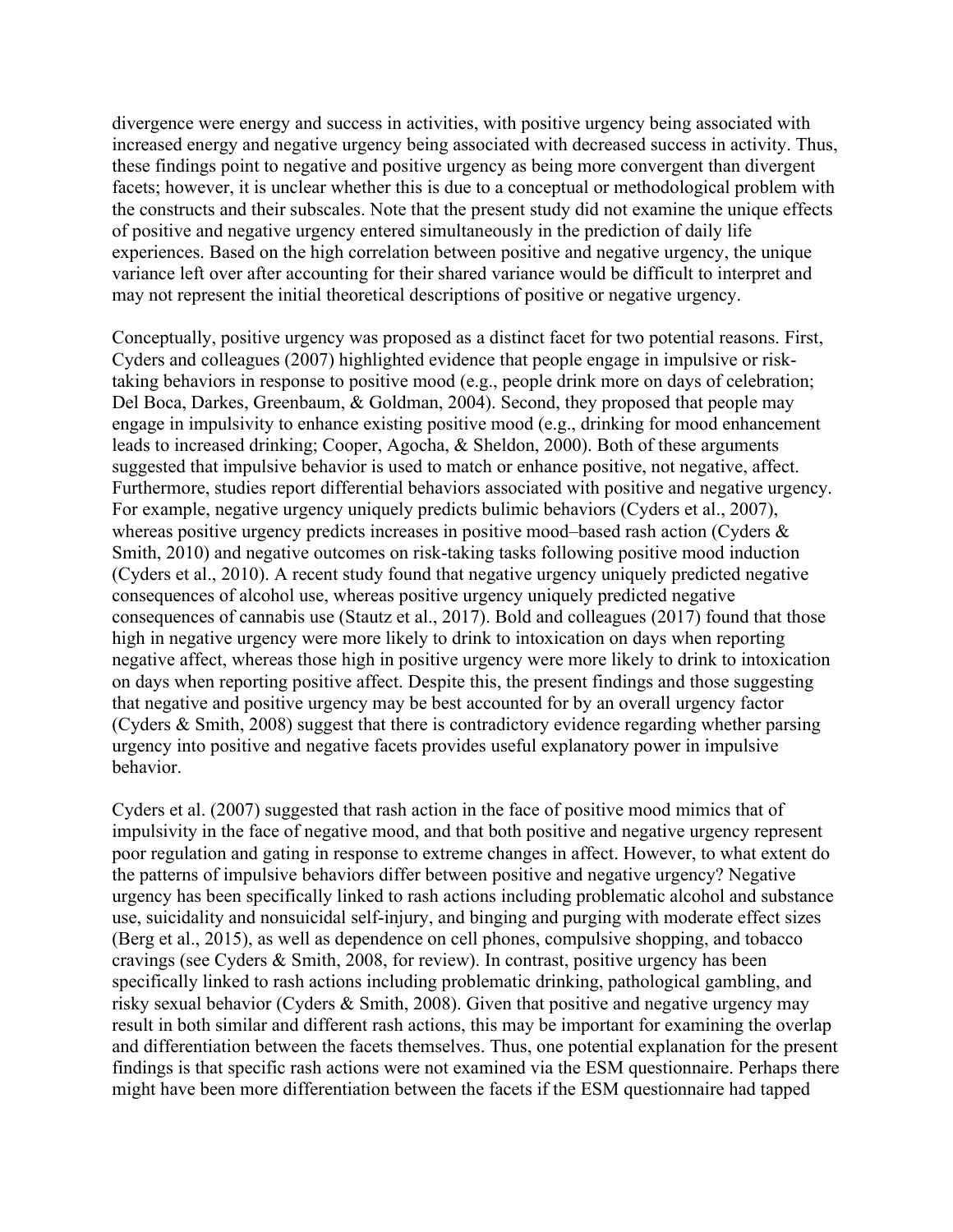specific behaviors linked to each facet. However, it is unknown whether participants would respond differentially to questions assessing broad impulsive behaviors (e.g., "Since the last beep, I said or did things that I wish I hadn't," "Since the last beep, I did something risky," and "Since the last beep, I acted without thinking") versus specific behaviors (e.g., "Since the last beep, I engaged in risky sex" and "Since the last beep, I engaged in binge eating") and the extent to which ESM methods would capture these specific behaviors. Thus, in future studies, it would be beneficial to assess whether positive and negative urgency are differentially associated with broad endorsements of rash action versus specific impulsive behaviors and the extent to which specific impulsive behaviors can be adequately captured by ESM.

Another potential explanation may be that positive urgency best captures rash action in the face of intense positive mood (e.g., euphoria) and that participants in this sample were simply not experiencing extreme enough positive mood to see the expected results. However, if this were true, we would have expected that the combination of experiencing positive affect and feeling as if one's emotions were out of control would have been moderated by positive urgency in our exploratory analyses. Additionally, participants reported a range of responses (1 = not at all to 7 = very much) and endorsed relatively high means for items assessing positive affect (happy $=4.63$ ; energetic $=3.26$ ; situation positive $=4.76$ ). Furthermore, it is unlikely that participants in laboratory‐based studies experience significantly higher levels of positive affect via mood manipulation than they do in their normal daily environments. Thus, it would be surprising that lab-based studies have found relations between positive urgency and self-reported risky behaviors if positive urgency is only expressed in the face of intense positive affect.

An alternative perspective is that positive urgency may in fact be a distinct facet from negative urgency, but that the Positive Urgency Measure (PUM), or the Negative Urgency subscale, may lack sufficient construct validity. The present findings suggest that the PUM and Negative Urgency subscale are correlated .77 and that when the items from each scale are added together, internal consistency is consistent with expected values based on the Spearman‐Brown prophecy formula. This means that the items from the PUM hang together with the Negative Urgency subscale as if they are measuring the same construct. This is surprising given that all 14 items on the PUM specifically have an anchor about positive mood, whereas the Negative Urgency subscale has items that ask about behaviors without the anchor of negative mood. However, this is consistent with the notion that there is significant shared variance between positive and negative urgency that accounts for an overall urgency "mechanism" (Cyders & Smith, 2007).

Future research needs to explicitly examine the convergence and divergence of positive and negative urgency across multiple levels of analysis. For example, studies should incorporate laboratory-based and self-report measures of urgency with genetic or brain imaging methods to understand potential neurobiological differences in positive and negative urgency. Previous research suggests that genetic polymorphisms in serotonergic and dopaminergic systems (e.g., HTR2B and MAOA stop codons) may be implicated in impulsivity (Bevilacqua & Goldman, 2013). Given these neurotransmitters' role in emotion regulation, they may provide a potential starting point for examining differences between rash action expressed in response to, to match, or to enhance positive or negative affect. By doing so, we may begin to understand the mechanisms behind an overall urgency factor that is differentially expressed based on individual differences in emotional reactivity.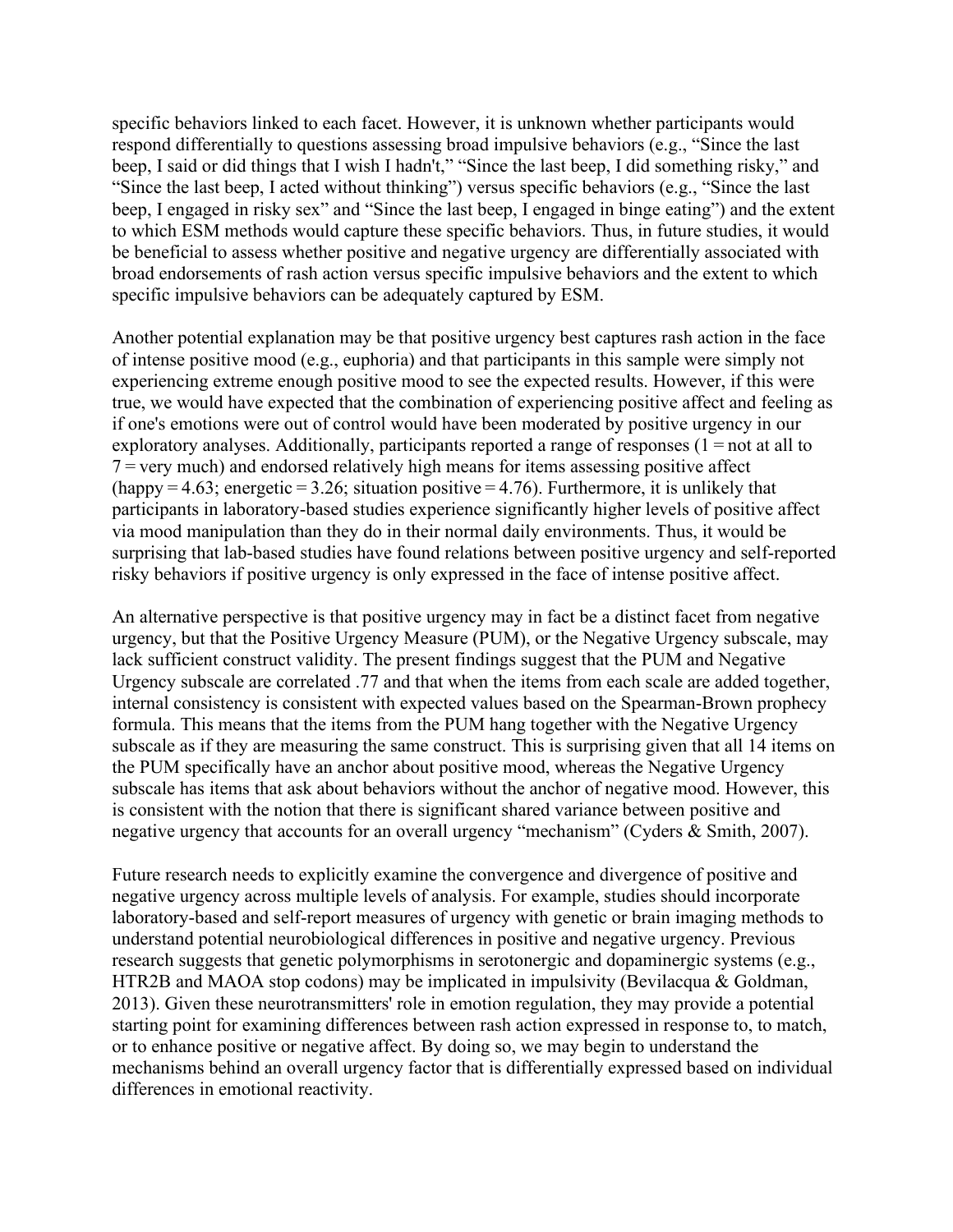#### **5 Conclusions**

In a nonclinical sample, the five facets of the UPPS‐P model of impulsivity had both shared and divergent affective, cognitive, and behavioral profiles, yet they were all associated with impulsivity in the moment. Findings were consistent with views that the five facets may fall into three broad factors: urgency, sensation seeking, and conscientiousness (lack of premeditation and lack of perseverance together). Lab-based measures and daily life measures suggested that positive and negative urgency are more convergent than divergent facets and may be better represented by a unitary urgency factor.

## **Acknowledgment**

The author(s) received no financial support for the research, authorship, and/or publication of this article.

# **Conflict of interests**

The author(s) declared the following potential conflict of interest with respect to the research, authorship, and/or publication of this article: Donald R. Lynam is a co-creator of the UPPS-P model and scale but receives no financial compensation for its use.

## **Notes**

- 1. Note that the slopes of the Level 1 predictors (e.g., stress) and the Level 1 criterion (impulsivity index) were comparable in the separate cross‐level interaction analyses computed for positive and negative urgency. Therefore, we only reported the value from the negative urgency analyses in Table 5. Note also that the cross‐level interaction analyses recompute the direct effects of the Level 2 predictors with the Level 1 criterion. However, given that these values are closely comparable to the coefficients reported in Table 4, they are not reproduced in Table 5. Please note that the data and output of all of the analyses are available upon request from the first author.
- 2. Given that there were significant sex differences in positive and negative urgency, we reanalyzed the association of these UPPS‐P facets with ESM items of affect, cognitions, and behaviors partialing sex, as requested by a reviewer. Results remained substantively unchanged and thus were not included.

## **References**

- Berg, J. M., Latzman, R. D., Bliwise, N. G., & Lilienfeld, S. O.(2015). Parsing the heterogeneity of impulsivity: A meta-analytic review of the behavioral implications of the UPPS for psychopathology. Psychological Assessment, 27, 1129–1146. <http://doi.org/10.1037/pas0000111>
- Bevilacqua, L., & Goldman, D. (2013). Genetics of impulsive behavior. Philosophical Transactions of the Royal Society of London B: Biological Sciences,368, 20120380. <http://doi.org/10.1098/rstb.2012.0380>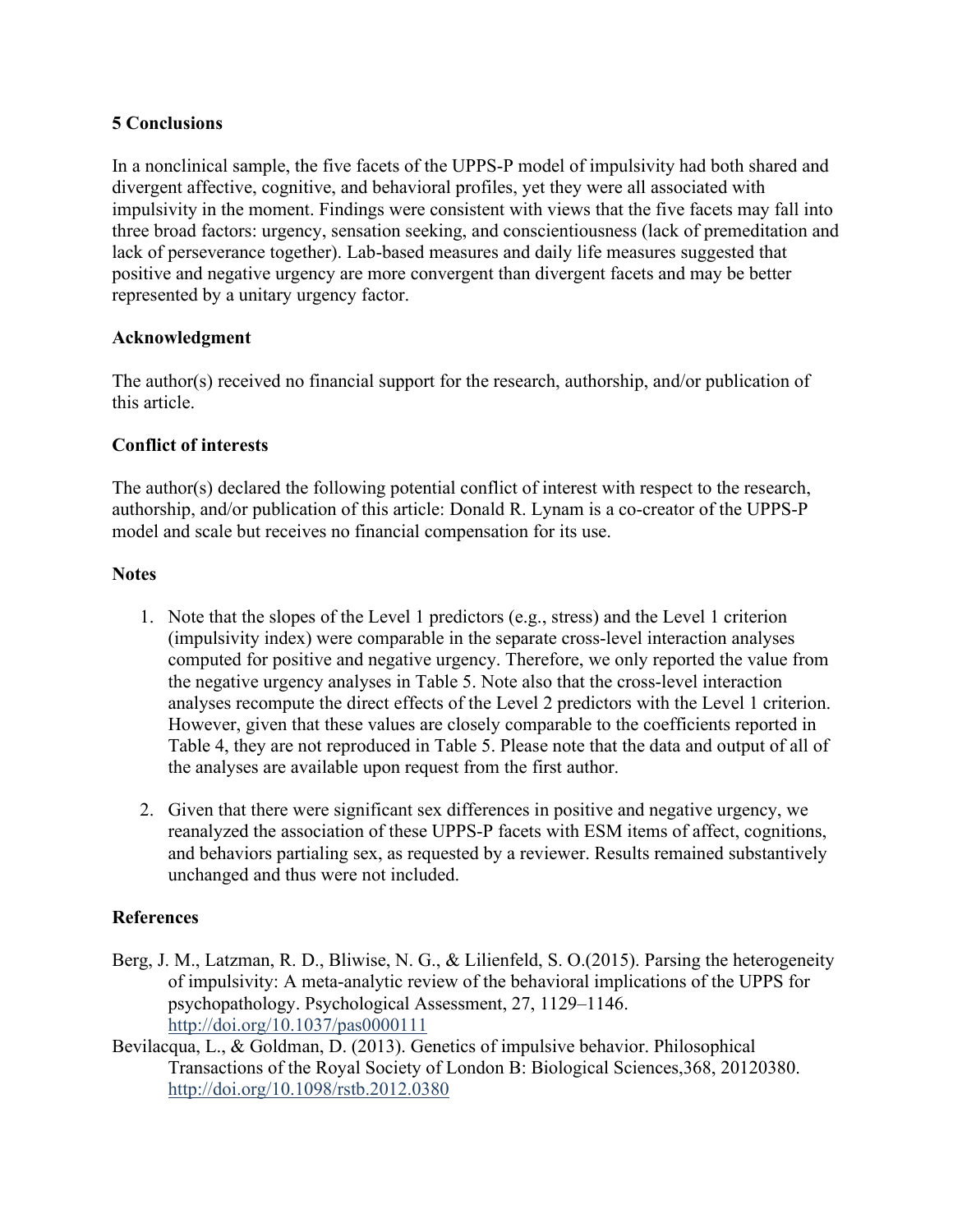- Bold, K. W., Fucito, L. M., DeMartini, K. S., Leeman, R. F.,Kranzler, H. R., Corbin, W. R., & O'Malley, S. S. (2017). Urgency traits moderate daily relations between affect and drinking to intoxication among young adults. Drug and Alcohol Dependence,170,59–65. <http://doi.org/10.1016/j.drugalcdep.2016.10.035>
- Borges, A. M., Dahne, J., Lim, A. C., & MacPherson, L. (2017). Negative affect mediates the relation between trait urgency and behavioral distress tolerance. Emotion,17, 707–716. <http://doi.org/10.1037/emo0000267>
- Bresin, K., Carter, D. L., & Gordon, K. H. (2013). The relationship between trait impulsivity, negative affective states, and urge for nonsuicidal self-injury: A daily diary study. Psychiatry Research,205, 227–231.<http://doi.org/10.1016/j.psychres.2012.09.033>
- Chapman, L. J., & Chapman, J. P. (1983). Infrequency scale for personality measures. Unpublished scale available from T. R. Kwapil, UNCG Department of Psychology, Greensboro, NC.
- Cloninger, C. R., Svrakic, D. M., & Przybeck, T. R. (1993). A psychobiological model of temperament and character. Archives of General Psychiatry,50, 975–990.
- Cooper, M. L., Agocha, V. B., & Sheldon, M. S. (2000). A motivational perspective on risky behaviors: The role of personality and affect regulatory processes. Journal of Personality,68,1059–1088.
- Cyders, M. A. (2013). Impulsivity and the sexes: Measurement and structural invariance of the UPPS-P Impulsive Behavior Scale.Assessment,20,86–97. <http://doi.org/10.1177/1073191111428762>
- Cyders, M. A., Dzemidzic, M., Eiler, W. J., Coskunpinar, A., Karyadi, K. A., & Kareken, D. A. (2015). Negative urgency mediates the relationship between amygdala and orbitofrontal cortex activation to negative emotional stimuli and general risk-taking. Cerebral Cortex, 25, 4094–4102. <http://doi.org/10.1093/cercor/bhu123>
- Cyders, M. A., & Smith, G. T. (2007). Mood-based rash action and its components: Positive and negative urgency. Personality and Individual Differences,43, 839–850. <https://doi.org/10.1016/j.paid.2007.02.008>
- Cyders, M. A., & Smith, G. T. (2008). Emotion-based dispositions to rash action: Positive and negative urgency. Psychological Bulletin,134, 807–828. <http://doi.org/10.1037/a0013341>
- Cyders, M. A., & Smith, G. T. (2010). Longitudinal validation of the urgency traits over the first year of college. Journal of PersonalityAssessment,92,63–69. <http://doi.org/10.1080/00223890903381825>
- Cyders, M. A., Smith, G. T., Spillane, N. S., Fischer, S., Annus, A. M.,& Peterson, C. (2007). Integration of impulsivity and positive mood to predict risky behavior: Development and validation of a measure of positive urgency. Psychological Assessment,19,107–118. [http://doi.org/10.1037/1040](http://doi.org/10.1037/1040-3590.19.1.107)-3590.19.1.107
- Cyders, M. A., Zapolski, T. C. B., Combs, J. L., Settles, R. F., Fill-more, M. T., & Smith, G. T. (2010). Experimental effect of positive urgency on negative outcomes from risk taking on increased alcohol consumption. Psychology of Addictive Behaviors,24,367–375. <http://doi.org/10.1037/a0019494>
- Del Boca, F. K., Darkes, J., Greenbaum, P. E., & Goldman, M. S. (2004). Up close and personal: Temporal variability in the drinking of individual college students during their first year. Journal of Consulting and Clinical Psychology,72, 155–164. [http://doi.org/10.1037/0022](http://doi.org/10.1037/0022-006X.72.2.155)- [006X.72.2.155](http://doi.org/10.1037/0022-006X.72.2.155)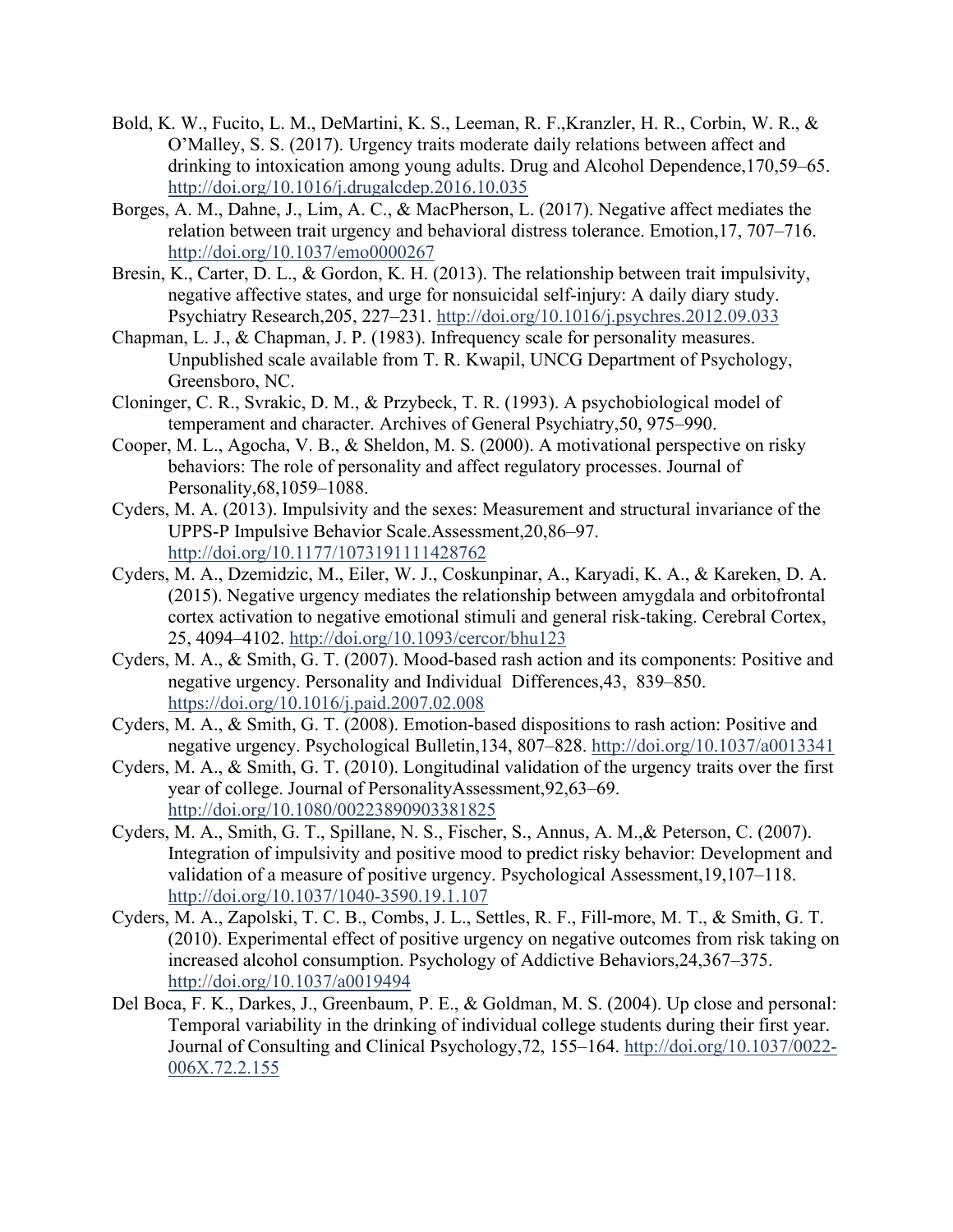- Depp, C. A., Moore, R. C., Dev, S. I., Mausbach, B. T., Eyler, L. T.,& Granholm, E. L. (2016). The temporal course and clinical correlates of subjective impulsivity in bipolar disorder as revealed through ecological momentary assessment. Journal of Affective Disorders,193, 145–150. <http://doi.org/10.1016/j.jad.2015.12.016>
- Engel, S. G., Boseck, J. J., Crosby, R. D., Wonderlich, S. A., Mitchell,J. E., Smyth, J.,...Steiger, H. (2007). The relationship of momentary anger and impulsivity to bulimic behavior. Behaviour Research and Therapy,45,437–447. <http://doi.org/10.1016/j.brat.2006.03.014>
- Eysenck, H. J., & Eysenck, M. W. (1985). Personality and individual differences: A natural science approach. New York, NY: Plenum Press.
- Grimaldi, G. M., Napper, L. E., & LaBrie, J. W. (2014). Relational aggression, positive urgency and negative urgency: Predicting alcohol use consequences among college students. Psychology of Addictive Behaviors, 28,893–898.<http://doi.org/10.1037/a0037354>
- Kwapil, T. R., Brown, L. H., Silvia, P. J., Myin-Germeys, I., & Barrantes-Vidal, N. (2012). The expression of positive and negative schizotypy in daily life: An experience sampling study. Psychological Medicine,42, 2555–2566. <http://doi.org/10.1017/S0033291712000827>
- Lynam, D. R., Hoyle, R. H., & Newman, J. P. (2006). The perils of partialling: Cautionary tales from aggression and psychopathy. Assessment,13,328–341. <http://doi.org/10.1177/1073191106290562>
- Lynam, D.R., Smith, G.T., Whiteside, S.P.,& Cyders, M.A.(2006).The UPPS-P: Assessing five personality pathways to impulsive behaviors (Technical Report). West Lafayette, IN: Purdue University.
- McCrae, R. R., & Costa, P. T., Jr. (1990). Personality in adulthood. New York, NY: Guilford Press.
- Miller, J. D., Flory, K., Lynam, D. R., & Leukefeld, C. (2003). A test of the four-factor model of impulsivity-related traits. Personality and Individual Differences, 34, 1403–1418. [https://doi.org/10.1016/S0191](https://doi.org/10.1016/S0191-8869(02)00122-8)-8869(02)00122-8
- Miller, J. D., & Lynam, D. R. (2006). Reactive and proactive aggression: Similarities and differences. Personality and Individual Differences,41, 1469–1480. <http://doi.org/10.1016/j.paid.2006.06.004>
- Muthén, L. K., & Muthén, B. O. (1998–2010). Mplus user's guide. Los Angeles, CA: Muthén & Muthén.
- Myers, T. C., Wonderlich, S. A., Crosby, R., Mitchell, J. E., Steffen, K. J., Smyth, J., & Miltenberger, R. (2006). Is multi-impulsive bulimia a distinct type of bulimia nervosa: Psychopathology and EMA findings. International Journal of Eating Disorders,39,655– 661.<http://doi.org/10.1002/eat.20324>
- Neal, L. B., & Gable, P. A. (2016). Neurophysiological markers of multiple facets of impulsivity. Biological Psychology,115,64–68. <http://doi.org/10.1016/j.biopsycho.2016.01.006>
- Nezlek, J. B. (2012). Multilevel modeling analyses of diary-style data. In M. R. Mehl & T. S. Conner (Eds.), Handbook of research methods for studying daily life (pp. 357–383). New York, NY: Guilford Press.
- Rose, P., & Segrist, D. J. (2014). Negative and positive urgency may both be risk factors for compulsive buying. Journal of Behavioral Addictions,3, 128–132. <http://doi.org/10.1556/JBA.3.2014.011>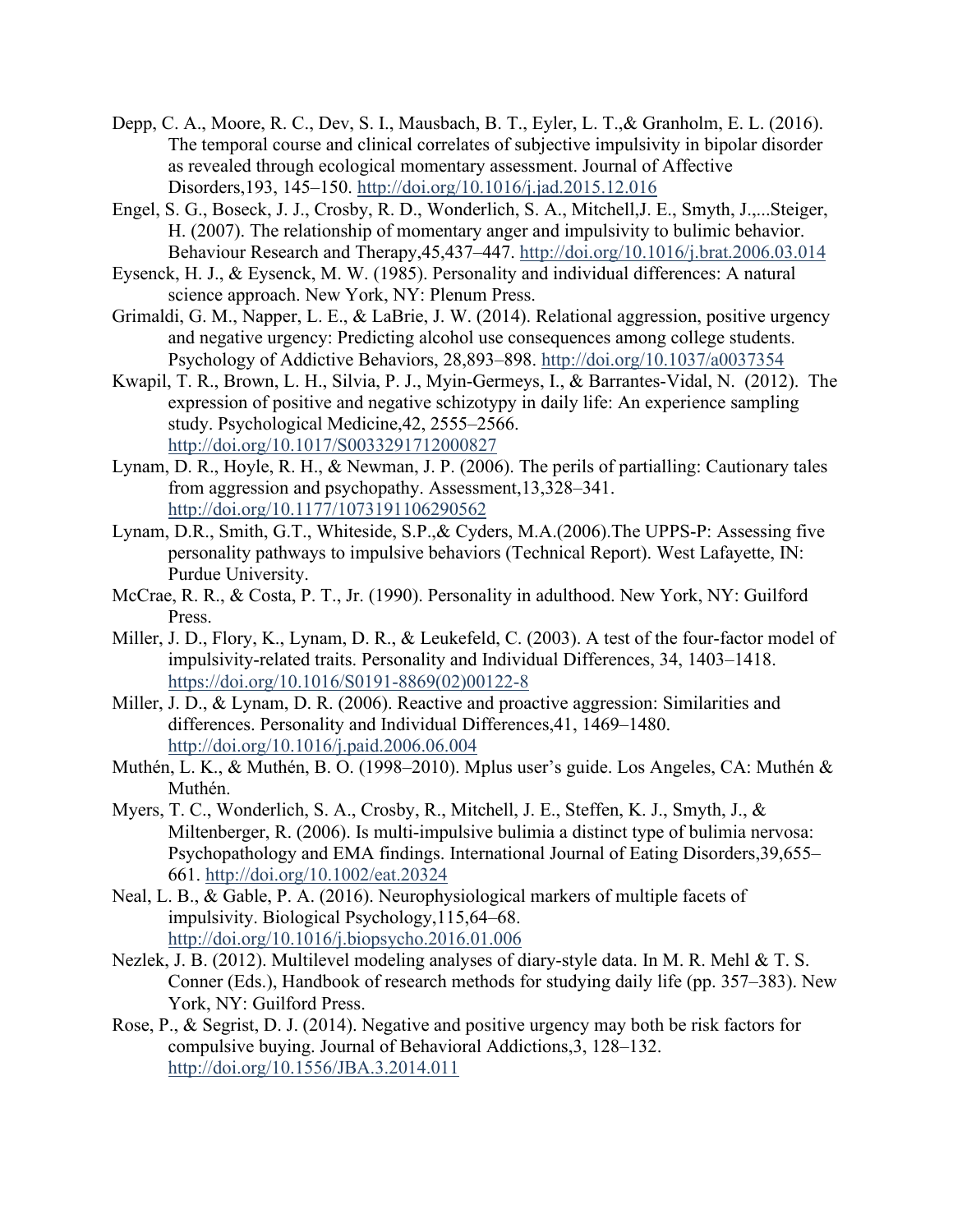- Rosen, P. J., & Factor, P. I. (2015). Emotional impulsivity and emotional and behavioral difficulties among children with ADHD: An ecological momentary assessment study. Journal of Attention Disorders,19, 779–793.<https://doi.org/10.1177/1087054712463064>
- Simons, J. S., Dvorak, R. D., Batien, B. D., & Wray, T. B. (2010). Event-level associations between affect, alcohol intoxication, and acute dependence symptoms: Effects of urgency, self-control, and rinking experience. Addictive Behaviors,35, 1045–1053. [http://doi.org/10.1016/j.addbeh.2010.07.00](http://doi.org/10.1016/j.addbeh.2010.07.001)1
- Simons, J. S., Gaher, R., Oliver, M., Bush, J., & Palmer, M. (2005). An experience sampling study of associations between affect and alcohol use and problems among college students. Journal of Studies on Alcohol,66, 459–469.
- Slocum-Gori, S. L., Zumbo, B. D., Michalos, A. C., & Diener, E. (2009). A note on the dimensionality of quality of life scales: An illustration with the Satisfaction With Life Scale (SWLS). Social Indicators Research,92,489–496. [https://doi.org/10.1007/s11205](https://doi.org/10.1007/s11205-008-9303-y)- 008-[9303](https://doi.org/10.1007/s11205-008-9303-y)-y
- Sperry, S. H., Lynam, D. R., Walsh, M. A., Brown, L. H., & Kwapil, T. R. (2016). Examining the multidimensional structure of impulsivity in daily life. Personality and Individual Differences, 94,153–158. <https://doi.org/10.1016/j.paid.2016.01.018>
- Stautz, K., Dinc, L., & Cooper, A. J. (2017). Combining trait models of impulsivity to improve explanation of substance use behaviour. European Journal of Personality,31, 118–132. <http://doi.org/10.1002/per.2091>
- Steiger, H., Lehoux, P. M., & Gauvin, L. (1999). Impulsivity, dietary control and the urge to binge in bulimic syndromes. International Journal of Eating Disorders,26, 261–274.
- Tellegen, A. (1985). Structure of mood and personality and their rele-vance to assessing anxiety, with an emphasis on self-report. In A. H. Tuma & J. D. Maser (Eds.), Anxiety and anxiety disorders (pp. 681–706). Minneapolis, MN: University of Minnesota Press.
- Tomko, R. L., Lane, S. P., Pronove, H. R., Treloar, H. R., Brown, W. C., Solhan, M. B.,...Trull, T. J. (2015). Undifferentiated negative affect and impulsivity in borderline personality and depressive disorders: A momentary perspective. Journal of Abnormal Psychology, 124, 740-753.<http://doi.org/10.1037/abn0000064>
- Trafford, E. (2015). Metric Wire (Version 2.2.1) [Mobile application software]. Retrieved from [http://research.metricwire.com](http://research.metricwire.com/)
- Weiss, N. H., Tull, M. T., Sullivan, T. P., Dixon-Gordon, K. L., & Gratz, K. L. (2015). Postraumatic stress disorder symptoms and risky behaviors among trauma-inpatients with substance dependence: The influence of negative and positive urgency. Drug and Alcohol Dependence,155, 147–153. h[ttp://doi.org/10.1016/j.drugalcdep.2015.07.679](http://doi.org/10.1016/j.drugalcdep.2015.07.679)
- Whiteside, S. P., & Lynam, D. R. (2001). The five factor model of impulsivity: Using a structural model of personality to understand impulsivity. Personality and Individual Differences,30, 669–689. [http://doi.org/10.1016/S0191](http://doi.org/10.1016/S0191-8869(00)00064-7)-8869(00)00064-7
- Whiteside, S. P., Lynam, D. R., Miller, J. D., & Reynolds, S. K. (2005). Validation of the UPPS Impulsive Behavior Scale: A four-factor model of impulsivity. European Journal of Personality,19, 559–574. <http://doi.org/10.1002/per.556>
- Zapolski, T. C. B., Cyders, M. A., & Smith, G. T. (2009). Positive urgency predicts illegal drug use and risky sexual behavior. Psychology of Addictive Behaviors,23, 348–354. <http://doi.org/10.1037/a0014684>
- Zuckerman, M., Kuhlman, D. M., Joireman, J., Teta, P., & Kraft, M. (1993). A comparison of three structural models of personality: The Big Three, the Big Five, and the alternative